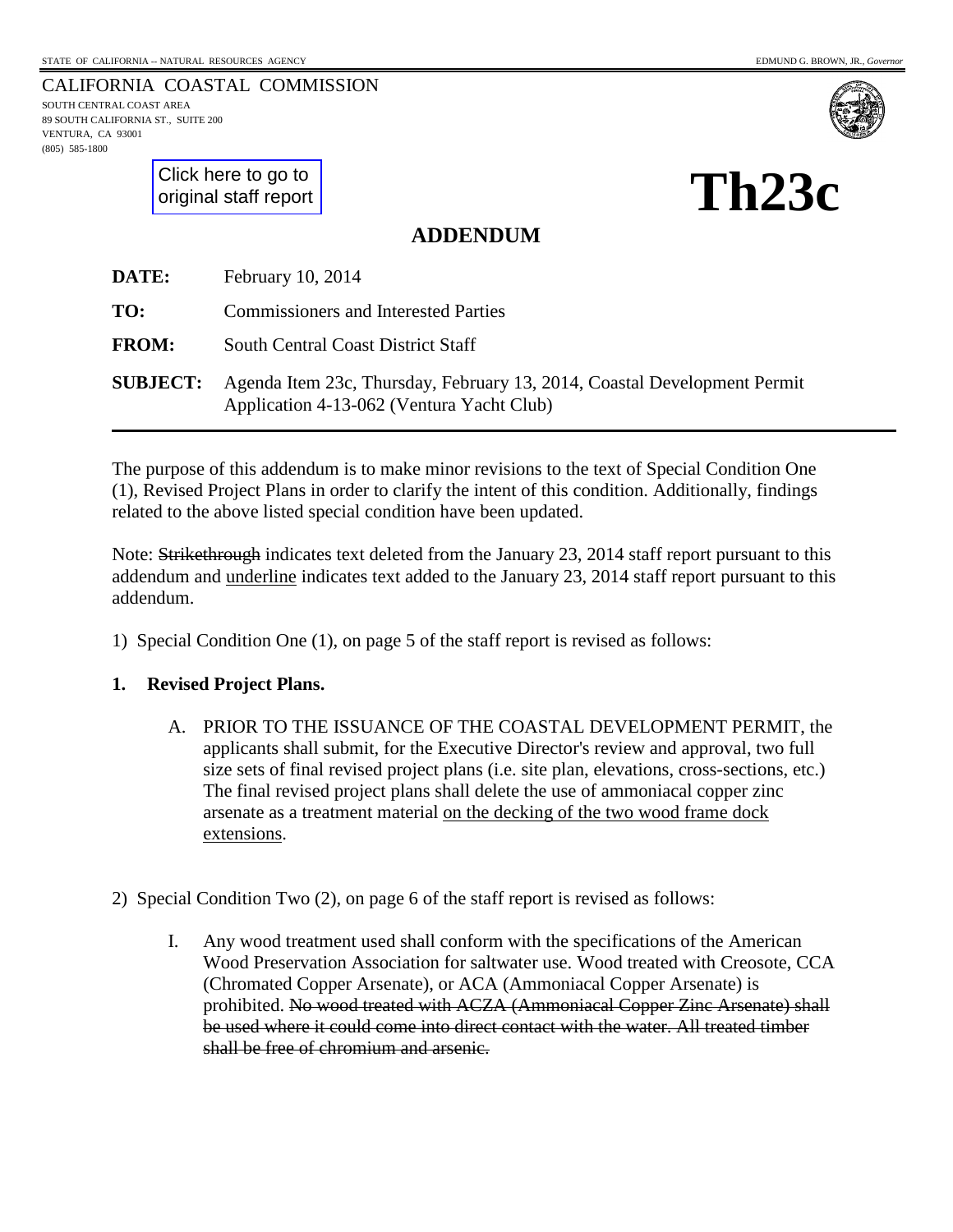3) The following modification is recommended to the third paragraph on page 15 (Construction Impacts) of the staff report:

Marine resources and water quality can also be adversely affected by the use of toxic chemicals used to treat wood products that come into contact with the water. The toxic chemicals can leach out of treated wood and poison marine organisms. Some wood treatments can be used if the wood does not come into contact with the water. Therefore, Special Condition  $Two (2)$  Five  $(5)$ also requires that any wood treatment used shall conform with the specifications of the American Wood Preservation Association for saltwater use. Wood treated with Creosote, CCA (Chromated Copper Arsenate), or ACA (Ammoniacal Copper Arsenate) is prohibited. , and all treated timber shall be free of chromium and arsenic. No wood treated with ACZA (Ammoniacal Copper Zinc Arsenate) shall be used where it could come into direct contact with the water. The docks and piles used in the marina will be concrete. The applicants plan to use timber in limited quantities. However, a As proposed the applicant would treat the wood utilized with ammoniacal copper zinc arsenate, which is an appropriate-prohibited treatment material in certain instances. As such, **Special Condition One (1)** requires the applicant to submit revised plans which delete the use of ammonical copper zinc arsenate on the decking of the two wood frame dock extensions and substitute the use of a wood treatment that does not include chromium or arsenic, such as Alkaline Copper Quaternary (ACQ).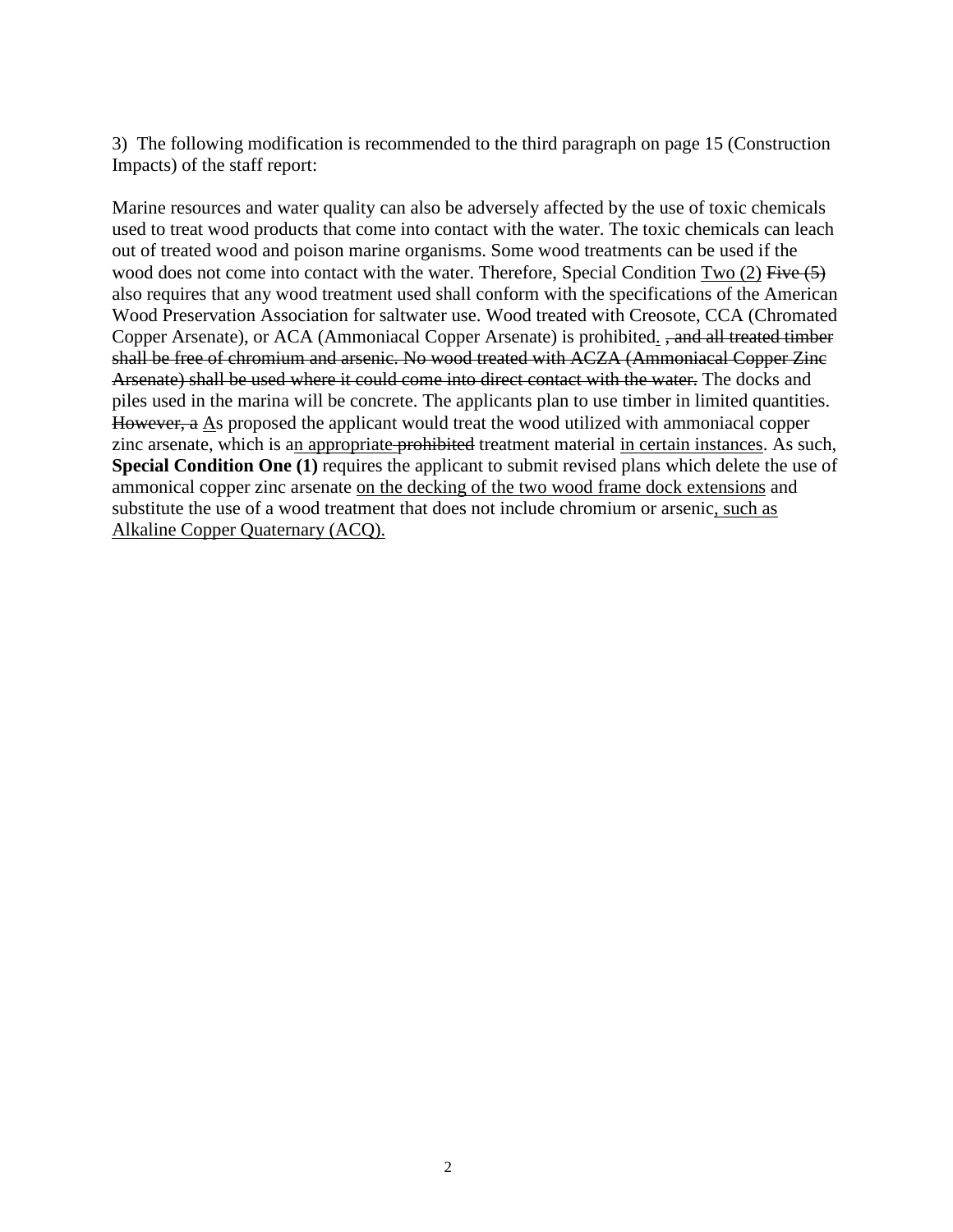

# **Th23c**

<span id="page-2-0"></span>

| Filed:               | 11/20/13       |
|----------------------|----------------|
| $180th$ Day:         | 5/19/14        |
| Staff:               | J. Blaugrund-V |
| <b>Staff Report:</b> | 1/23/14        |
| Hearing Date:        | 2/13/14        |

## **STAFF REPORT: REGULAR CALENDAR**

| <b>Application No.:</b>      | 4-13-0562<br>Ventura Yacht Club                                                                                                                                                                                                                                                                      |  |  |
|------------------------------|------------------------------------------------------------------------------------------------------------------------------------------------------------------------------------------------------------------------------------------------------------------------------------------------------|--|--|
| <b>Applicants:</b>           |                                                                                                                                                                                                                                                                                                      |  |  |
| Agent:                       | Jeff Beller                                                                                                                                                                                                                                                                                          |  |  |
| <b>Location:</b>             | 1755 Spinnaker Drive, Ventura Harbor, City of San<br>Buenaventura, Ventura County. (APN 080-0-240-260)                                                                                                                                                                                               |  |  |
| <b>Project Description:</b>  | Addition of four new berths by reconfiguring one existing<br>50 ft. long berth and one side tie into five new 42 ft. long<br>berths and one side tie; extend the length of two 50 ft. long<br>berths to accommodate 63 foot-long boats; and install<br>seven new concrete guide piles and utilities. |  |  |
| <b>Staff Recommendation:</b> | Approval with conditions.                                                                                                                                                                                                                                                                            |  |  |

## **SUMMARY OF STAFF RECOMMENDATION**

Staff recommends **approval** of the proposed development with **six (6) special conditions** regarding (1) revised project plans, (2) construction responsibilities and debris removal, (3) eel grass survey(s), (4) pre-construction *Caulerpa taxifolia* survey, (5) conformance with the requirements of other resource agencies, and (6) assumption of risk.

The Ventura Yacht Club is proposing to add four new berths by reconfiguring one existing 50 foot long berth and one side tie into five new 42 foot long berths and one side tie, and to extend the length of two other existing berths to accommodate 63 foot boats. Additionally, the proposed project also includes the installation of seven new 16 inch diameter concrete guide piles, and the extension of water and electrical utility lines.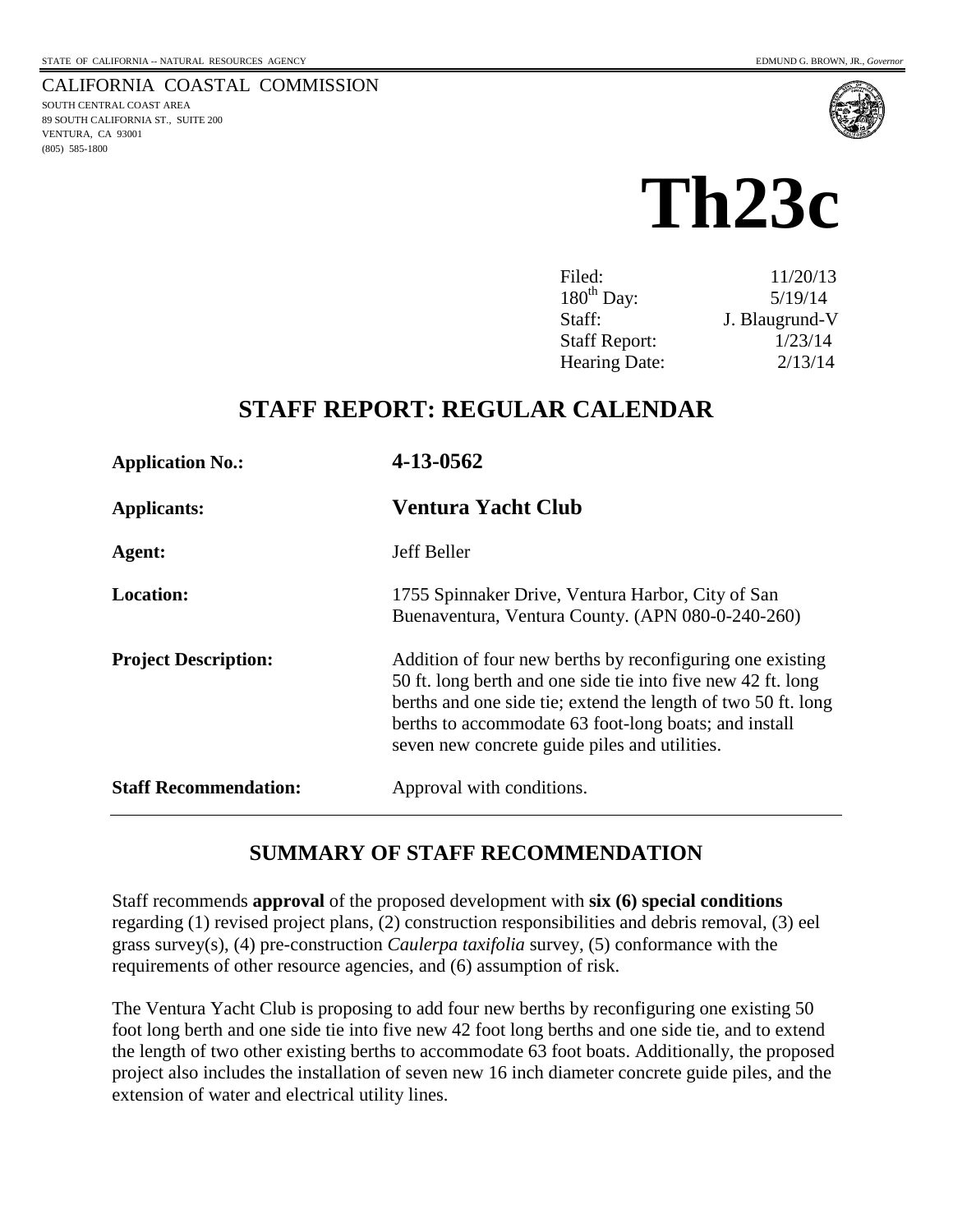#### 4-13-0562 (Ventura Yacht Club)

The proposed marina reconfiguration is located east of Spinnaker Drive, in the Ventura Harbor. Within the City of San Buenaventura's (Ventura) certified Land Use Plan (LUP), the Ventura Harbor is divided into four areas: South Peninsula Harbor Area, Southwest Harbor Area, Central Harbor Area, and the Northeast Harbor Area. The proposed marina is located in the South Peninsula area.

The subject CDP was submitted to the Commission on July 30, 2013. The permit application was deemed incomplete and letters outlining the additional information needed were sent to the applicant on August 28, 2013 and October 24, 2013. The applicant provided all of the information items requested by staff and the permit application was deemed complete for filing on November 20, 2013.

Although the Commission has previously certified a Local Coastal Program (LCP) for the City of Ventura, the proposed project will be located within an area where the Commission has retained jurisdiction over the issuance of coastal development permits. Thus, the standard of review for this project is the Chapter Three policies of the Coastal Act, with the applicable policies of the City of Ventura LCP serving as guidance. As conditioned, the proposed project is consistent with all applicable Chapter Three policies of the Coastal Act.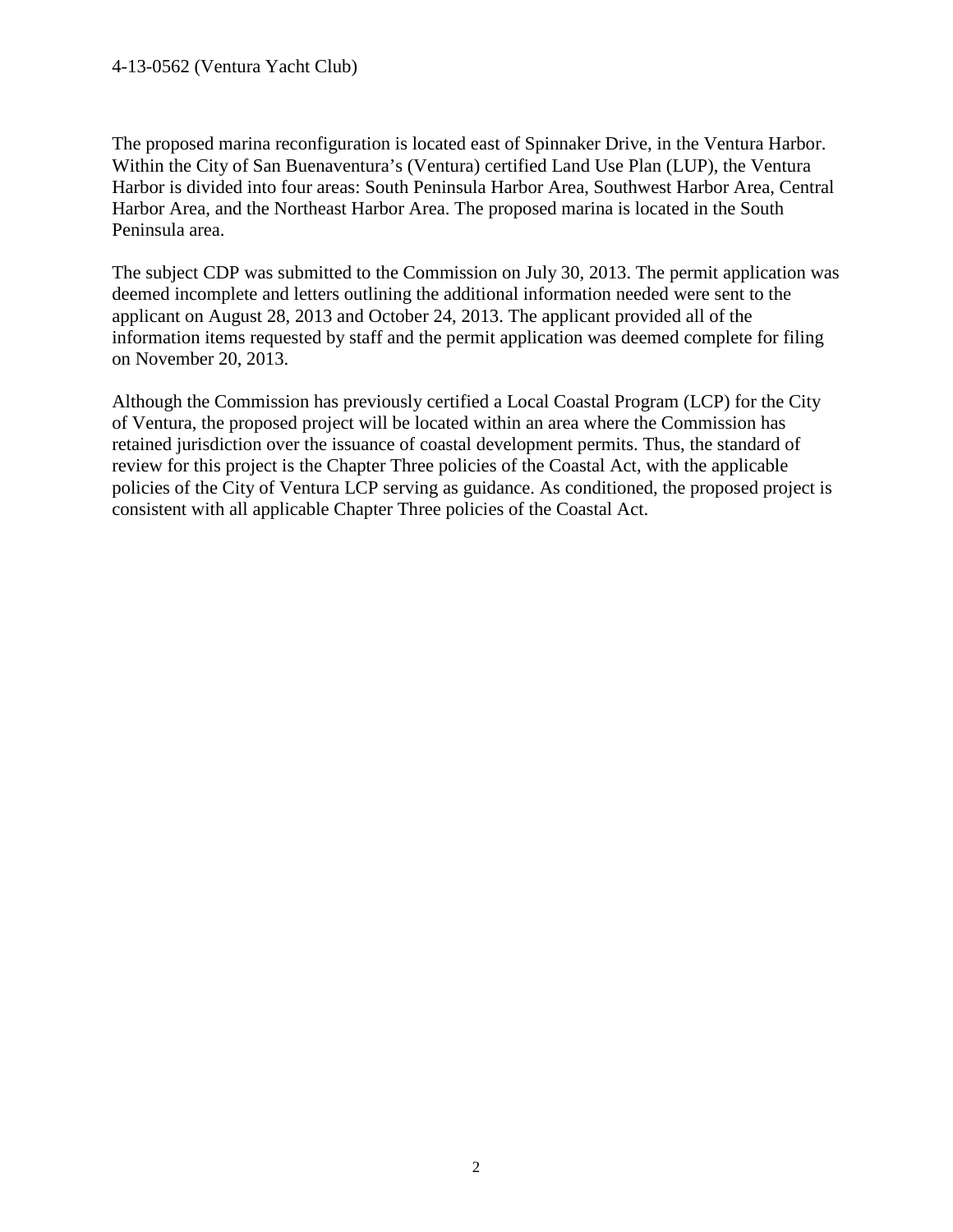## **TABLE OF CONTENTS**

|                                      | $1_{-}$<br>2.<br>$\mathcal{R}_{\alpha}$<br>4.<br>CONFORMANCE WITH THE REQUIREMENTS OF OTHER RESOURCE AGENCIES. 7<br>5.<br>6. |  |
|--------------------------------------|------------------------------------------------------------------------------------------------------------------------------|--|
|                                      |                                                                                                                              |  |
| $\mathbf{A}$<br>B.<br>C.<br>D.<br>Е. | DIKING, FILLING, DREDGING, AND HAZZARDS WITHIN OPEN COASTAL WATERS 16                                                        |  |

## **APPENDICES**

Appendix A - Substantive File Documents

## **EXHIBITS**

Exhibit 1 – Vicinity Map Exhibit 2 – Aerial Photograph

Exhibit 3 – Proposed Site Plan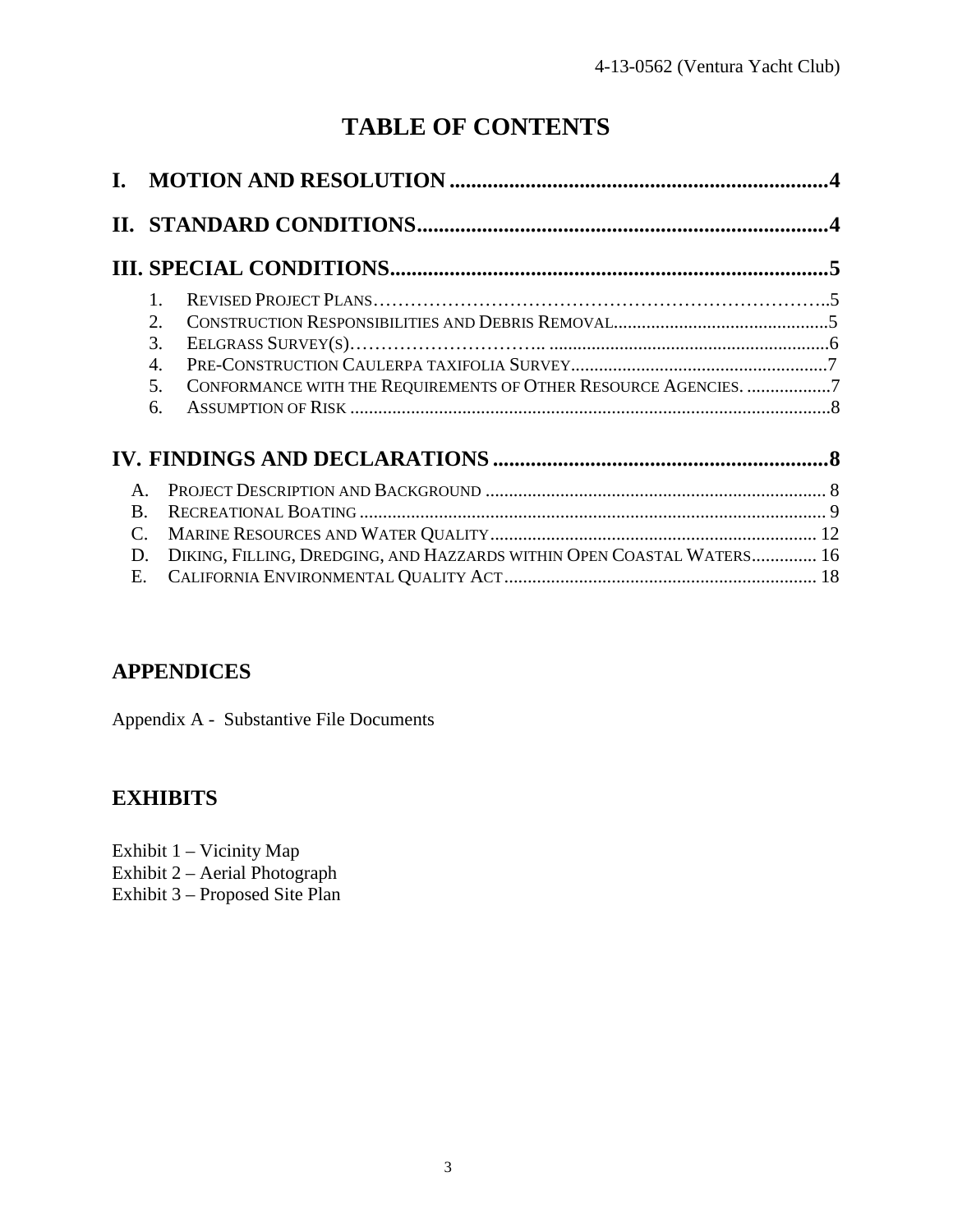## **I. MOTION AND RESOLUTION**

#### **Motion:**

*I move that the Commission approve Coastal Development Permit Application No. 4-13-0562 pursuant to the staff recommendation.* 

Staff recommends a **YES** vote on the foregoing motion. Passage of this motion will result in approval of the permit as conditioned and adoption of the following resolution and findings. The motion passes only by affirmative vote of a majority of the Commissioners present.

#### **Resolution:**

*The Commission hereby approves a coastal development permit for the proposed development and adopts the findings set forth below on grounds that the development as conditioned will be in conformity with the policies of Chapter Three of the Coastal Act and will not prejudice the ability of the local government having jurisdiction over the area to prepare a Local Coastal Program conforming to the provisions of Chapter Three. Approval of the permit complies with the California Environmental Quality Act because either (1) feasible mitigation measures and/or alternatives have been incorporated to substantially lessen any significant adverse effects of the development on the environment, or (2) there are no further feasible mitigation measures or alternatives that would substantially lessen any significant adverse impacts of the development on the environment.* 

## **II. STANDARD CONDITIONS**

This permit is granted subject to the following standard conditions:

- **1. Notice of Receipt and Acknowledgment.** The permit is not valid and development shall not commence until a copy of the permit, signed by the permittee or authorized agent, acknowledging receipt of the permit and acceptance of the terms and conditions, is returned to the Commission office.
- **2. Expiration.** If development has not commenced, the permit will expire two years from the date on which the Commission voted on the application. Development shall be pursued in a diligent manner and completed in a reasonable period of time. Application for extension of the permit must be made prior to the expiration date.
- **3. Interpretation**. Any questions of intent or interpretation of any condition will be resolved by the Executive Director or the Commission.
- **4. Assignment.** The permit may be assigned to any qualified person, provided assignee files with the Commission an affidavit accepting all terms and conditions of the permit.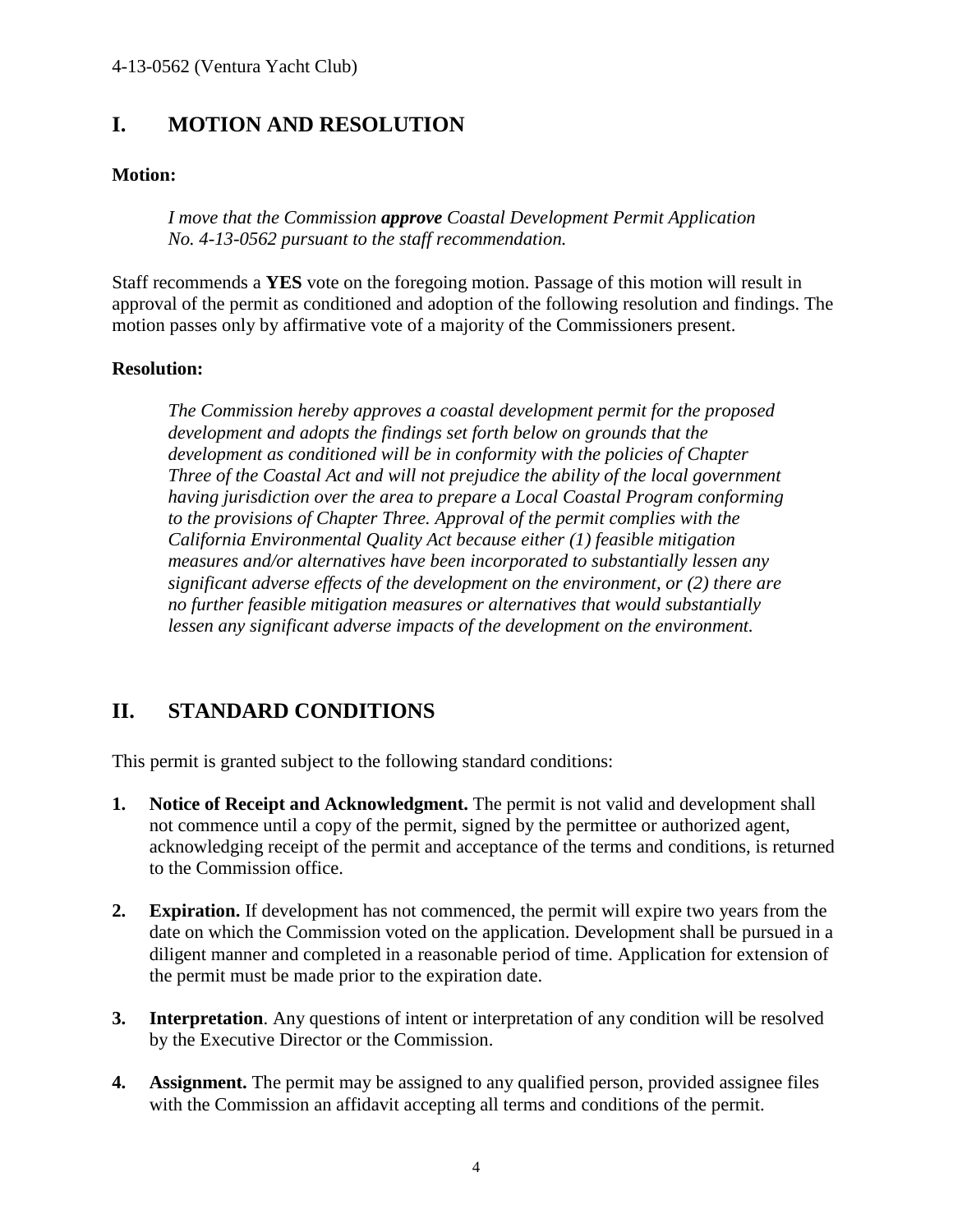**5. Terms and Conditions Run with the Land.** These terms and conditions shall be perpetual, and it is the intention of the Commission and the permittee to bind all future owners and possessors of the subject property to the terms and conditions.

## **III. SPECIAL CONDITIONS**

This permit is granted subject to the following special conditions:

#### **1. Revised Project Plans.**

- A. PRIOR TO THE ISSUANCE OF THE COASTAL DEVELOPMENT PERMIT, the applicants shall submit, for the Executive Director's review and approval, two full size sets of final revised project plans (i.e. site plan, elevations, cross-sections, etc.) The final revised project plans shall delete the use of ammoniacal copper zinc arsenate as a treatment material.
- **2. Construction Responsibilities and Debris Removal.** By acceptance of this permit, the applicants agree to comply with the following construction-related requirements:
	- A. No construction materials, debris, or waste shall be placed or stored where it may be subject to wave or tidal action, erosion, or dispersion.
	- B. Any and all debris resulting from construction activities shall be removed from the site within twenty-four (24) hours of completion of construction and disposed of at an appropriate location.
	- C. If turbid conditions are generated during construction, a silt curtain shall be utilized to control turbidity.
	- D. Floating booms shall be used to contain debris discharged into coastal waters and any debris discharged shall be removed as soon as possible but no later than the end of each day.
	- E. Divers shall recover non-buoyant debris discharged into coastal waters as soon as possible after loss.
	- F. The applicants shall dispose of all construction debris resulting from the proposed project at an appropriate location outside the coastal zone. If the disposal site is located within the coastal zone, a separate coastal development permit shall be required before disposal can take place.
	- G. Reasonable and prudent measures shall be taken to prevent any discharge of fuel or oily waste from heavy machinery or construction equipment into coastal waters. The applicants and applicants' contractors shall have adequate equipment available to contain any such spill immediately.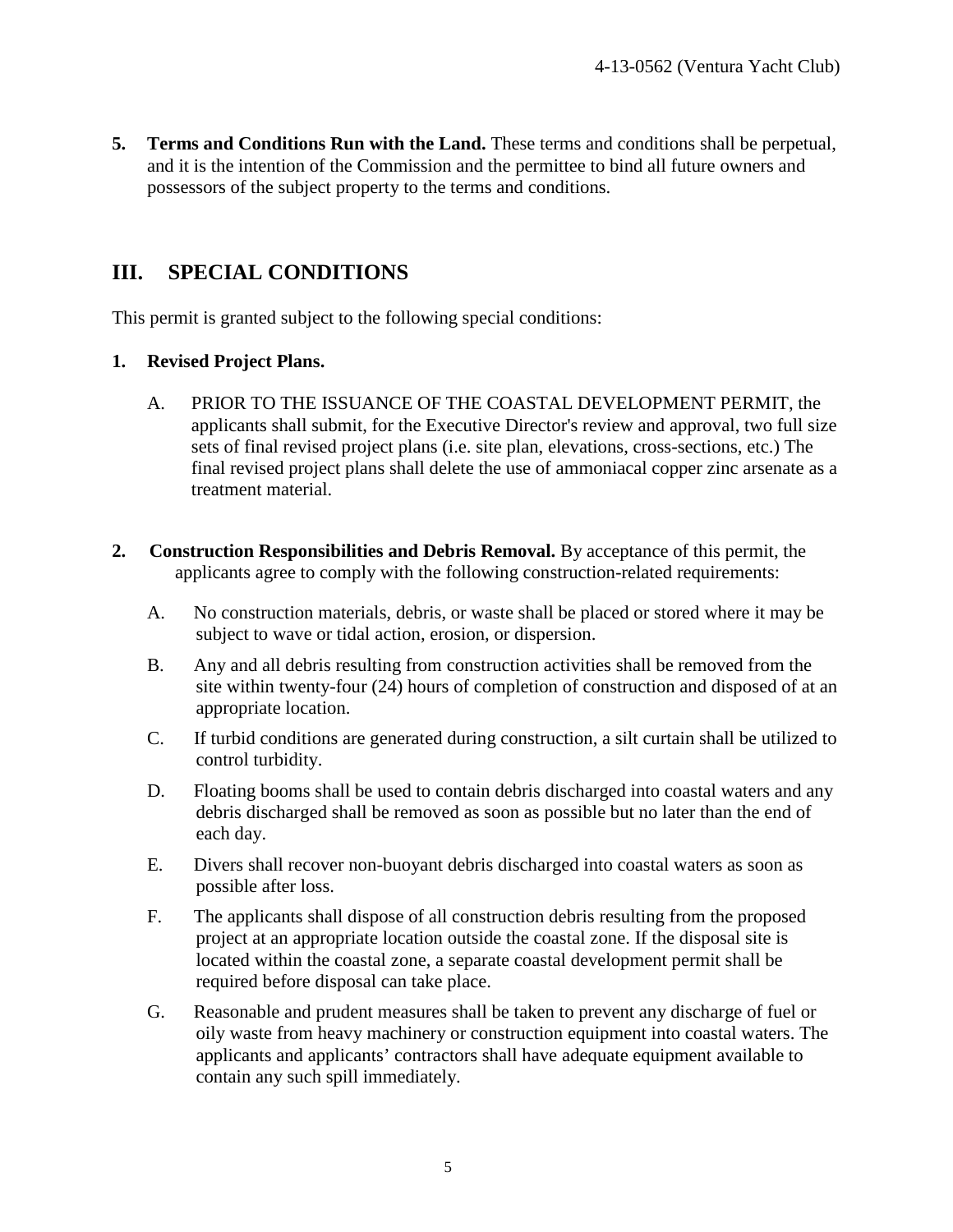- H. All debris and trash shall be disposed of in the proper trash and recycling receptacles at the end of each construction day.
- I. Any wood treatment used shall conform with the specifications of the American Wood Preservation Association for saltwater use. Wood treated with Creosote, CCA (Chromated Copper Arsenate), or ACA (Ammoniacal Copper Arsenate) is prohibited. No wood treated with ACZA (Ammoniacal Copper Zinc Arsenate) shall be used where it could come into direct contact with the water. All treated timber shall be free of chromium and arsenic.
- J. The applicants shall use the least damaging method for the construction of pilings and dock structures and any other activity that will disturb benthic sediments. The applicants shall limit, to the greatest extent practicable, the suspension of benthic sediments into the water column.

#### **3. Eelgrass Survey(s).**

- A.Pre Construction Eelgrass Survey:
	- A valid pre-construction eelgrass (*Zostera marina*) survey shall be completed during the period of active growth of eelgrass (typically March through October). The pre-construction survey shall be completed prior to the beginning of construction and shall be valid until the next period of active growth. The survey shall be prepared in full compliance with the "Southern California Eelgrass Mitigation Policy" Revision Eight (8) (except as modified by this special condition) adopted by the National Marine Fisheries Service and shall be prepared in consultation with the California Department of Fish and Game. The applicants shall submit the eelgrass survey for the review and approval of the Executive Director within five (5) business days of completion of each eelgrass survey and in any event no later than fifteen (15) business days prior to commencement of any development. If the eelgrass survey identifies any eelgrass within the project area which would be impacted by the proposed project, the development shall require an amendment to this permit from the Coastal Commission or a new coastal development permit.
- B. Post Construction Eelgrass Survey:
	- If any eelgrass is identified in the project area by the survey required in subsection A of this condition above, within one month after the conclusion of construction, the applicants shall survey the project site to determine if any eelgrass was adversely impacted. The survey shall be prepared in full compliance with the "Southern California Eelgrass Mitigation Policy" Revision Eight (8) (except as modified by this special condition) adopted by the National Marine Fisheries Service and shall be prepared in consultation with the California Department of Fish and Game. The applicants shall submit the post-construction eelgrass survey for the review and approval of the Executive Director within thirty (30) days after completion of the survey. If any eelgrass has been impacted, the applicants shall replace the impacted eelgrass at a minimum 1.2:1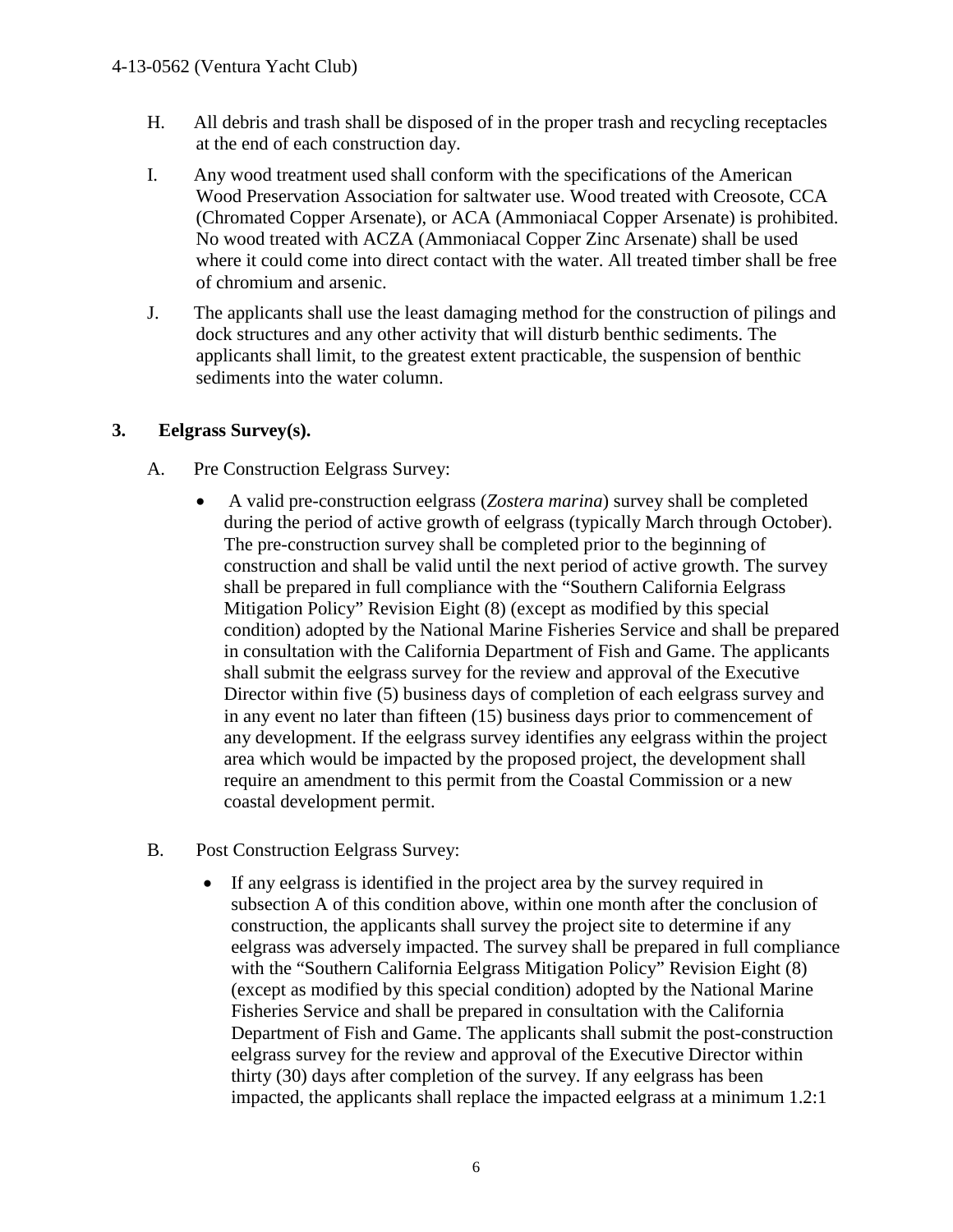ratio on-site, or at another location, in accordance with the Southern California Eelgrass Mitigation Policy. All impacts to eelgrass habitat shall be mitigated at a minimum ratio of 1.2:1 (mitigation: impact). The exceptions to the required 1.2:1 mitigation ratio found within SCEMP shall not apply. Implementation of mitigation shall require an amendment to this permit or a new coastal development permit unless the Executive Director determines that no amendment or new permit is required.

#### **4. Pre-Construction** *Caulerpa taxifolia* **Survey.**

- A. Not earlier than ninety (90) days and no later than thirty (30) days prior to commencement of any development authorized under this coastal development permit (the "project"), the applicants shall undertake a survey of the project area and a buffer area at least ten (10) meters beyond the project area to determine the presence of the invasive alga *Caulerpa taxifolia*. The survey shall include a visual examination of the substrate.
- B. The survey protocol shall be prepared in consultation with the Regional Water Quality Control Board, the California Department of Fish and Game, and the National Marine Fisheries Service.
- C. Within five (5) business days of completion of the survey, the applicants shall submit the survey:
	- (1) for the review and approval of the Executive Director; and
	- (2) to the Surveillance Subcommittee of the Southern California Caulerpa Action Team (SCCAT).
- D. If *Caulerpa taxifolia* is found within the project or buffer areas, the applicants shall not proceed with the project until (1) the applicants provide evidence to the Executive Director that all *C. taxifolia* discovered within the project and/or buffer area has been eliminated in a manner that complies with all applicable governmental approval requirements, including but not limited to those of the California Coastal Act, or (2) the applicants have revised the project to avoid any contact with *C. taxifolia*. No revisions to the project shall occur without a Coastal Commission approved amendment to this coastal development permit unless the Executive Director determines that no amendment is legally required.
- **5. Conformance with the Requirements of the Resource Agencies.** The applicants shall comply with all permit requirements, and mitigation measures of the California Department of Fish and Game, State Water Quality Control Board, Regional Water Quality Control Board, U.S. Army Corps of Engineers, and the U.S. Fish and Wildlife Service with respect to preservation and protection of water quality and the marine environment. Any change in the approved project which may be required by the abovestated agencies shall be submitted to the Executive Director in order to determine if the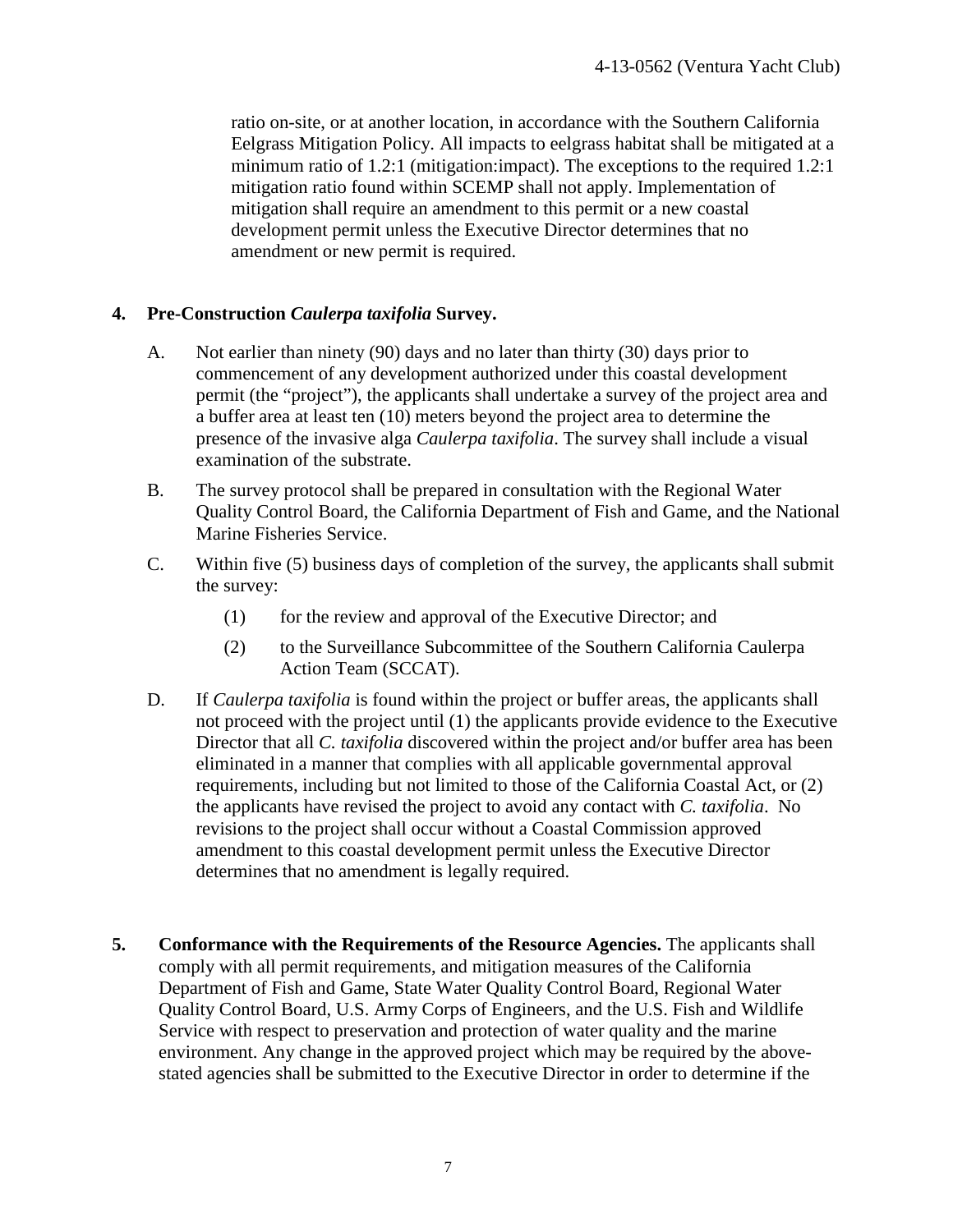proposed change shall require a permit amendment pursuant to the requirements of the Coastal Act and the California Code of Regulations.

**6.** Assumption of Risk. By acceptance of this permit, the applicants acknowledge and agree (i) that the site may be subject to hazards from storm waves, tsunami, surges, and flooding; (ii) to assume the risks to the applicants and the property that is the subject of this permit of injury and damage from such hazards in connection with this permitted development; (iii) to unconditionally waive any claim of damage or liability against the Commission, its officers, agents, and employees for injury or damage from such hazards; and (iv) to indemnify and hold harmless the Commission, its officers, agents, and employees with respect to the Commission's approval of the project against any and all liability, claims, demands, damages, costs (including costs and fees incurred in defense of such claims), expenses, and amounts paid in settlement arising from any injury or damage due to such hazards.

*Prior to commencement of development*, the applicants shall submit a written agreement, in a form and content acceptable to the Executive Director, incorporating all of the above terms of this condition.

## **IV. FINDINGS AND DECLARATIONS**

#### **A. PROJECT DESCRIPTION AND BACKGROUND**

The Ventura Yacht Club is proposing to add four new berths by reconfiguring one existing 50 foot long berth and one side tie into five new 42 foot long berths and one side tie, and to extend the length of two other existing berths to accommodate 63 foot boats. The reconfigured dock portion would be composed of five approximately 42 foot long fingers that would be connected to the existing marina by an approximately 96 foot long mainwalk. Seven new 16 inch diameter concrete guide piles would be installed, and water and electric utility lines would be extended though the new dock section. Two approximately 13 foot long, 4 foot wide, wood frame dock extensions would be installed to lengthen two existing berths in order to accommodate 63 foot boats. Demolition would include the removal of two approximately 50 foot long, 4 foot wide, wood frames and two 14 inch concrete guide piles. The proposed dock structures and concrete guide piles would be manufactured and assembled off-site. Installation of the guide piles would occur from a water-based pile-driving derrick barge.

The Ventura Yacht Club marina is located east of Spinnaker Drive, in the Ventura Harbor. Within the City of San Buenaventura's (Ventura) certified Land Use Plan (LUP), the Ventura Harbor is divided into four areas: South Peninsula Harbor Area, Southwest Harbor Area, Central Harbor Area, and the Northeast Harbor Area. The proposed marina is located in the South Peninsula area. A portion of a harbor-wide public promenade is located immediately landward of the subject marina, and a public beach and parking lot are located to the west of the project site, across Spinnaker Drive, as seen in Exhibit 2. The remaining harbor area is currently developed with a variety of facilities that include, in part, a hotel, a boat repair yard, shops and restaurants,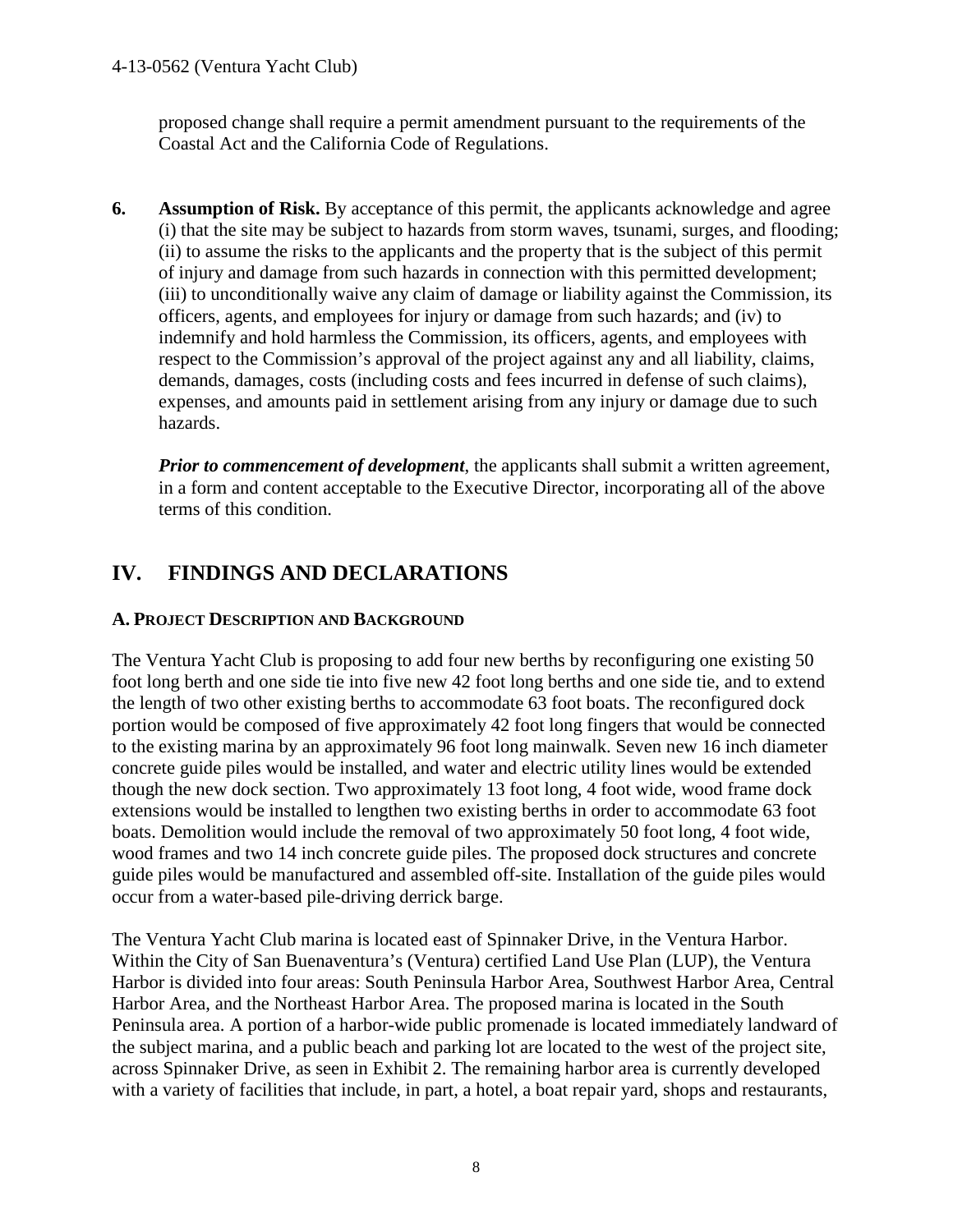commercial fishing and recreational boat slips, and the Channel Islands National Park Headquarters/Visitor Center.

At its October 1994 meeting, the Commission approved Coastal Development Permit (CDP) 4- 95-135, which allowed for the replacement of two docks and a guest dock within the Ventura Yacht Club marina. The project also included the relocation of twenty existing, and installation of nine new, concrete guide piles.

Although the Commission has previously certified a Local Coastal Program (LCP) for the City of Ventura, the proposed project will be located within an area where the Commission has retained jurisdiction over the issuance of coastal development permits. Thus, the standard of review for this project is the Chapter Three policies of the Coastal Act, with the applicable policies of the City of Ventura LCP serving as guidance.

#### **B. RECREATIONAL BOATING**

Section 30220 states:

*Coastal areas suited for water-oriented recreational activities that cannot readily be provided at inland water areas shall be protected for such uses.* 

Section 30224 states:

*Increased recreational boating use of coastal waters shall be encouraged, in accordance with this division, by developing dry storage areas, increasing public launching facilities, providing additional berthing space in existing harbors, limiting non-water-dependent land uses that congest access corridors and preclude boating support facilities, providing harbors of refuge, and by providing for new boating facilities in natural harbors, new protected water areas, and in areas dredged from dry land.* 

#### Section 30234 states:

*Facilities serving the commercial fishing and recreational boating industries shall be protected and, where feasible, upgraded. Existing commercial fishing and recreational boating harbor space shall not be reduced unless the demand for those facilities no longer exists or adequate substitute space has been provided. Proposed recreational boating facilities shall, where feasible, be designed and located in such a fashion as not to interfere with the needs of the commercial fishing industry.* 

Coastal Act Section 30220 protects coastal areas suited for water-oriented recreational activities that cannot readily be provided at inland water areas for such uses. Coastal Act Sections 30224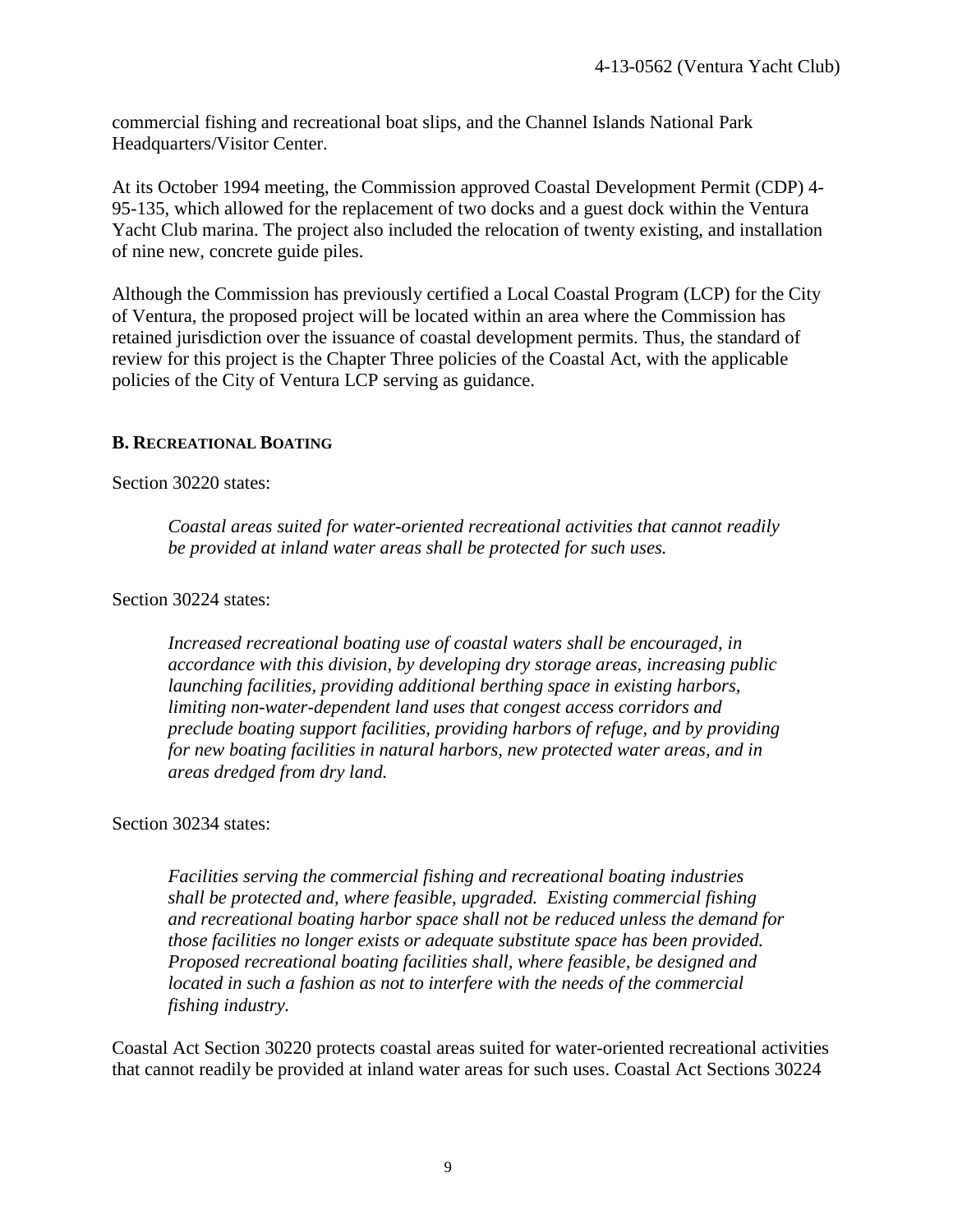and 30234 encourage the development of recreational boating facilities and protect facilities serving the recreational boating industry.

Existing recreational boating opportunities in the Ventura Harbor include small boat sailing, renting and berthing areas, and a public boat launch facility. With the exception of the public boat launch facility, which is located within the Northeast Harbor Area, the majority of the above listed recreational boating opportunities are located within the South Peninsula Harbor Area, where the subject marina is also located.

As described in further detail below, the proposed marina reconfiguration would result in the addition of four new berths at the Ventura Yacht Club marina. As seen in Exhibit 3, although the existing lot area would encompass all of the dock structures, boats located in five berthing spaces would extend beyond the existing parcel line. However, this arrangement is consistent with the Ventura Harbor regulations and surrounding marinas.

| 1 UIJIV 11                               |             |           |  |
|------------------------------------------|-------------|-----------|--|
| <b>Existing Spaces in the Yacht Club</b> |             |           |  |
| Type of                                  | Length in   | Number of |  |
| Space                                    | Feet        | Spaces    |  |
| Slip                                     | 30'         | 30        |  |
| Slip                                     | 36'         | 22        |  |
| Slip                                     | 37'         | 8         |  |
| Slip                                     | 42'         | 6         |  |
| Slip                                     | 50'         | 14        |  |
| Slip                                     | 63'         |           |  |
| End Tie                                  | $30' - 40'$ |           |  |
| <b>Total Spaces</b>                      |             | 87        |  |

| <b>Proposed Yacht Club Spaces</b> |             |           |  |
|-----------------------------------|-------------|-----------|--|
| Type of                           | Length in   | Number of |  |
| Space                             | Feet        | Spaces    |  |
| Slip                              | 30'         | 30        |  |
| Slip                              | 36'         | 22        |  |
| Slip                              | 37'         | 8         |  |
| Slip                              | 42'         | 11        |  |
| Slip                              | 50'         | 11        |  |
| Slip                              | 63'         | 2         |  |
| End Tie                           | $30' - 40'$ |           |  |
| <b>Total Spaces</b>               |             | 91        |  |

**Table A**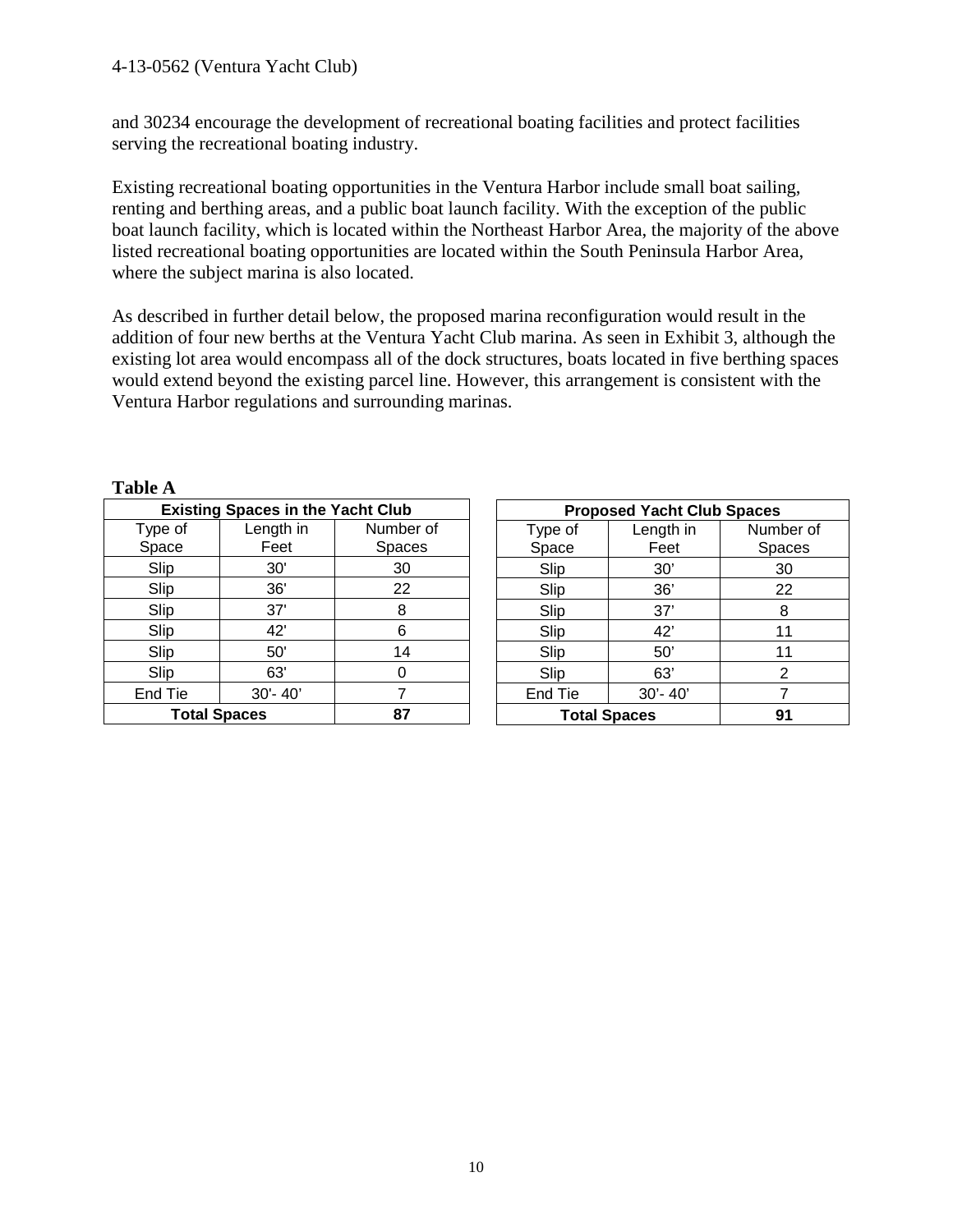| <b>Table B</b>                               |              |              |  |
|----------------------------------------------|--------------|--------------|--|
| <b>Existing Spaces in the Ventura Harbor</b> |              |              |  |
|                                              |              | Number of    |  |
| Type of                                      | Length in    | Recreational |  |
| Space                                        | Feet         | Spaces       |  |
| Slip                                         | 20' to 25'   | 107          |  |
| Slip                                         | 26' to 30'   | 241          |  |
| Slip                                         | 31' to 35'   | 258          |  |
| Slip                                         | 36' to 40'   | 240          |  |
| Slip                                         | 41' to 45'   | 139          |  |
| Slip                                         | 46' to 50'   | 142          |  |
| Slip                                         | 51' to 55'   | 33           |  |
| Slip                                         | 56' to 60'   | 23           |  |
| Slip                                         | 61' to 65'   | 10           |  |
| Slip                                         | 66' to 70'   | 4            |  |
| Slip                                         | 71' to 80'   | 6            |  |
| Slip                                         | 81' to 85'   | 0            |  |
| Slip                                         | 86' to 100   | 2            |  |
| Slip                                         | 101' to 110' | 1            |  |
| Slip                                         | 160' to 199' | 0            |  |
| Slip                                         | >200'        | 0            |  |
| Side Tie                                     | 1,721'       | 42           |  |
| <b>Total Spaces</b>                          |              | 1,248        |  |

#### **Table C**

| <b>Slip Size</b>                             | Existing<br>Harborwide<br>Number and<br>Percentage | <b>Slip Size</b>                             | Additional<br>Marina<br><b>Number</b> | <b>Slip Size</b>                             | Harborwide<br>Including<br>Proposed<br>Marina<br>Number and<br>Percentage |
|----------------------------------------------|----------------------------------------------------|----------------------------------------------|---------------------------------------|----------------------------------------------|---------------------------------------------------------------------------|
| $30'$ and<br>under                           | 348 (27.9%)                                        | $30'$ and<br>under                           | 0                                     | $30'$ and<br>under                           | 348 (27.9%)                                                               |
| 31' to 35'                                   | 258 (20.7%)                                        | 31' to 35'                                   | 0                                     | 31' to 35'                                   | 258 (20.7%)                                                               |
| 36' and over<br>(including all<br>side ties) | 642 (51.4%)                                        | 36' and over<br>(including all<br>side ties) | 4                                     | 36' and over<br>(including all<br>side ties) | 646 (51.4%)                                                               |
| Total<br>Recreational<br><b>Spaces</b>       | 1,248                                              | Total<br>Recreational<br><b>Spaces</b>       | 4                                     | Total<br>Recreational<br><b>Spaces</b>       | 1,252                                                                     |

The proposed project involves the reconfiguration of one existing berthing space that currently accommodates a 50 foot boat and one side tie in order to create five new 42 foot berthing spaces and one side tie, as well as the extension of two 50 foot berthing spaces in order to accommodate 63 foot boats, within the Ventura Yacht Club marina. The number and size of both existing and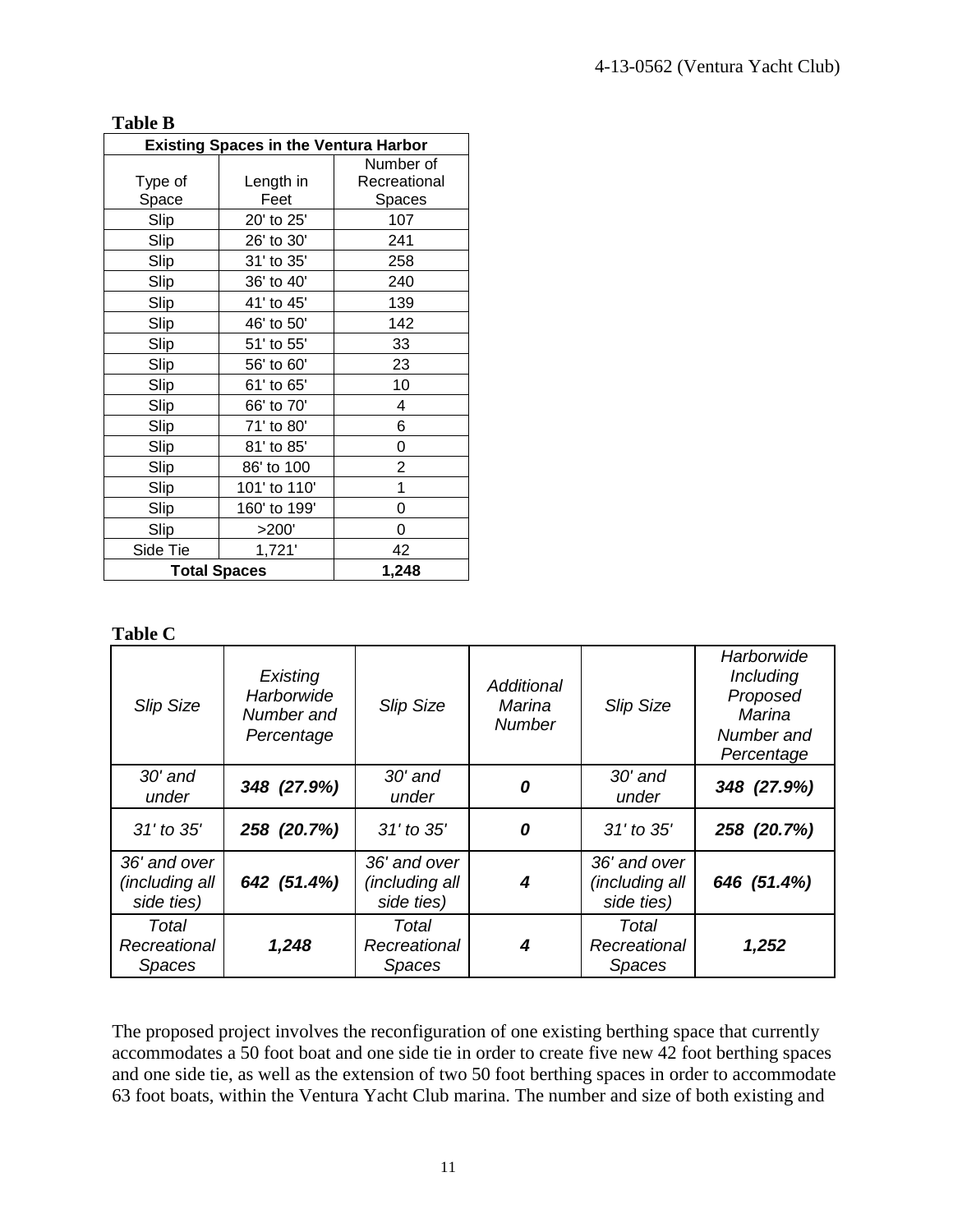proposed berthing spaces within the Ventura Yacht Club Marina is depicted above in Table A. The number and size of all berthing spaces that currently exist within the Ventura Harbor is depicted above in Table B. As depicted above in Table C, although the proposed marina expansion would increase the number of berthing spaces for boats 42 feet and above, currently within the Ventura Harbor, there are 1,248 recreational berthing spaces, of which approximately 28 percent are dedicated to boats 30 feet and under. As such, the Commission finds that there will continue to be an adequate provision of lower cost boating opportunities harbor-wide, with the reconfiguration of the Ventura Yacht Club marina.

Therefore, the proposed project is consistent with Coastal Act Policies 30220, 30224, and 30234.

#### **C. MARINE RESOURCES AND WATER QUALITY**

Section 30230 of the Coastal Act states:

*Marine resources shall be maintained, enhanced, and where feasible, restored. Special protection shall be given to areas and species of special biological or economic significance. Uses of the marine environment shall be carried out in a manner that will sustain the biological productivity of coastal waters that will maintain healthy populations of all species of marine organisms adequate for long-term commercial, recreational, scientific, and educational purposes.* 

Section 30231 of the Coastal Act states:

*The biological productivity and the quality of coastal waters, streams, wetlands, estuaries, and lakes appropriate to maintain optimum populations of marine organisms and for the protection of human health shall be maintained and, where feasible, restored through, among other means, minimizing adverse effects of waste water discharges and entrainment, controlling runoff, preventing depletion of ground water supplies and substantial interference with surface water flow, encouraging waste water reclamation, maintaining natural vegetation buffer areas that protect riparian habitats, and minimizing alteration of natural streams.* 

Section 30240 of the Coastal Act States:

*(a) Environmentally sensitive habitat areas shall be protected against a significant disruption of habitat values, and only uses dependent on those resources shall be allowed within those areas.* 

*(b) Development in areas adjacent to environmentally sensitive habitat areas and parks and recreation areas shall be sited and designed to prevent impacts which would significantly degrade those areas, and shall be compatible with the continuance of those habitat and recreation areas.*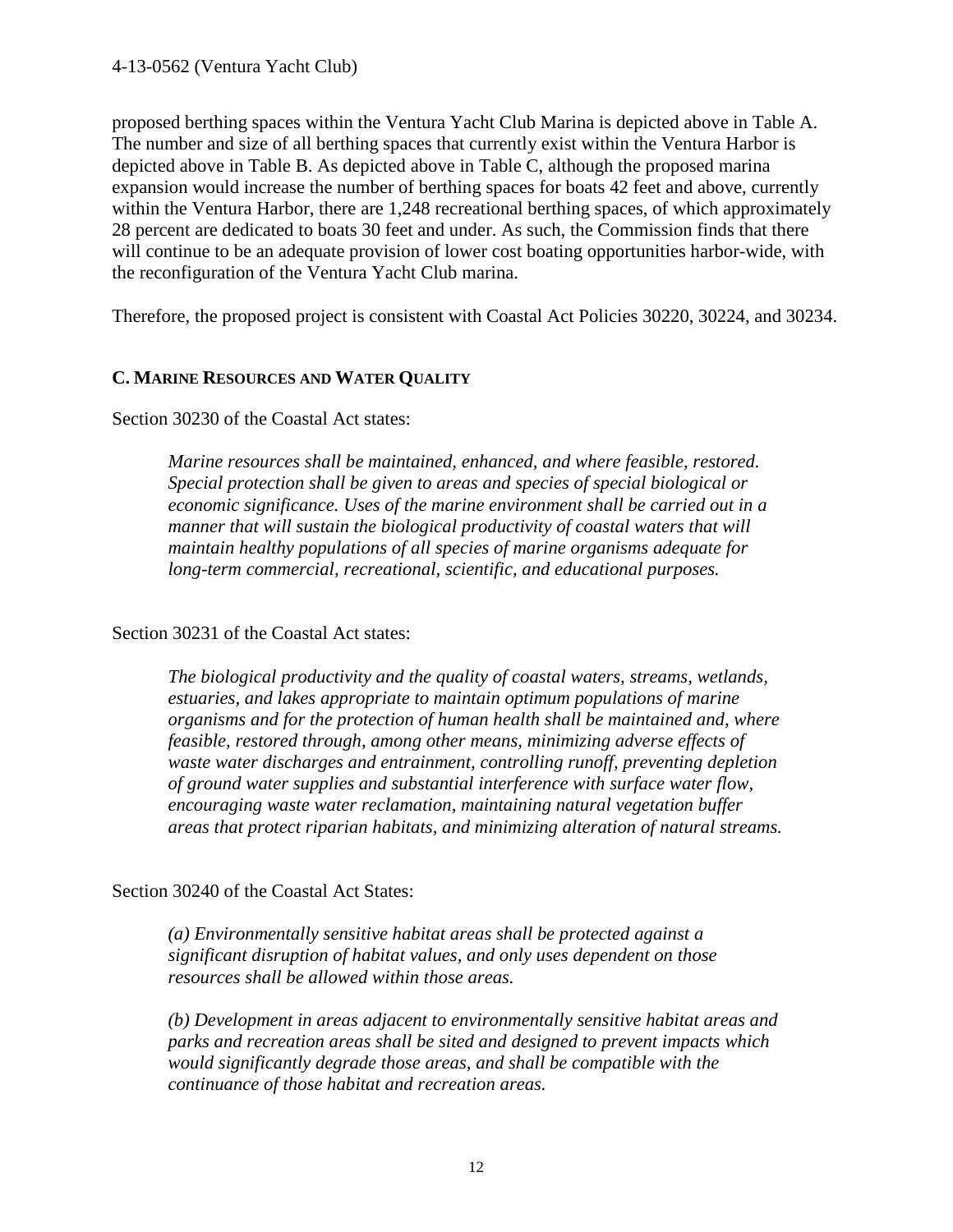Section 30230 requires that uses of the marine environment be carried out in a manner that will sustain the biological productivity of coastal waters for long-term commercial, recreational, scientific, and educational purposes. Further, Section 30231 requires that the biological productivity and quality of coastal waters be maintained. In addition, Section 30240 of the Coastal Act states that environmentally sensitive habitat areas shall be protected and that development within or adjacent to such areas must be designed to prevent impacts which could degrade those resources.

#### **Eelgrass**

Eelgrass (*Zostera marina*) is an aquatic plant consisting of tough cellulose leaves which grows in dense beds in shallow, subtidal or intertidal unconsolidated sediments. Eelgrass is considered worthy of protection because it functions as important habitat and foraging area for a variety of fish and other wildlife, according to the Southern California Eelgrass Mitigation Policy (SCEMP) adopted by the National Marine Fisheries Service (NMFS), the U.S. Fish and Wildlife Service (USFWS), and the California Department of Fish and Game (DFG). For instance, eelgrass beds provide areas for fish egg laying, juvenile fish rearing, and waterfowl foraging. Sensitive species, such as the California least tern, a federally listed endangered species, utilize eelgrass beds as foraging grounds.

Development contemplated in the proposed marina project has the potential to directly impact sensitive resources, including eelgrass, which may be present in the project area. Reconfiguration of the proposed marina includes installation of concrete guide piles into the seafloor and placement of docks into waterways, as depicted in Exhibit 3. Installation and driving of piles can directly remove and disturb eelgrass. In addition, the docks and vessels berthed above these resources can reduce the light available to eelgrass and kelp by shading portions of the ocean floor. While there is potential for eelgrass habitat within in the project area, it was not identified during a 2013 survey completed by Tierra Data Inc. However, it is possible that eelgrass has established in portions of the project site since the survey has occurred, as it is not currently shaded by vessels. Staff notes that the Commission has routinely required surveys for eelgrass to be carried out prior to construction of marina improvements, as a condition of approval, in order to ensure that, if eelgrass is present, mitigation measures are incorporated into the project.

Therefore, **Special Condition Three (3)** requires the applicants to conduct, prior to construction, a survey of the project area for eelgrass. If the survey identifies any eelgrass within the project area which would be impacted by the proposed project, the Executive Director must be notified prior to construction. If any eelgrass is identified in the project area prior to construction, the applicant shall also conduct a second eelgrass survey one month after the conclusion of construction to determine if any eelgrass was adversely impacted. All impacts to eelgrass habitat shall be mitigated at a minimum ratio of 1.2:1. Implementation of mitigation shall require an amendment to this permit or new coastal development permit.

#### **Caulerpa taxifolia**

The Commission further finds that the driving of piles on the sea floor could disturb and cause the spread of non-native and invasive species, such as *Caulerpa taxifolia* and Japanese kelp (*Undria pinnatifida*). *C. taxifolia* is a tropical green marine alga that spreads asexually from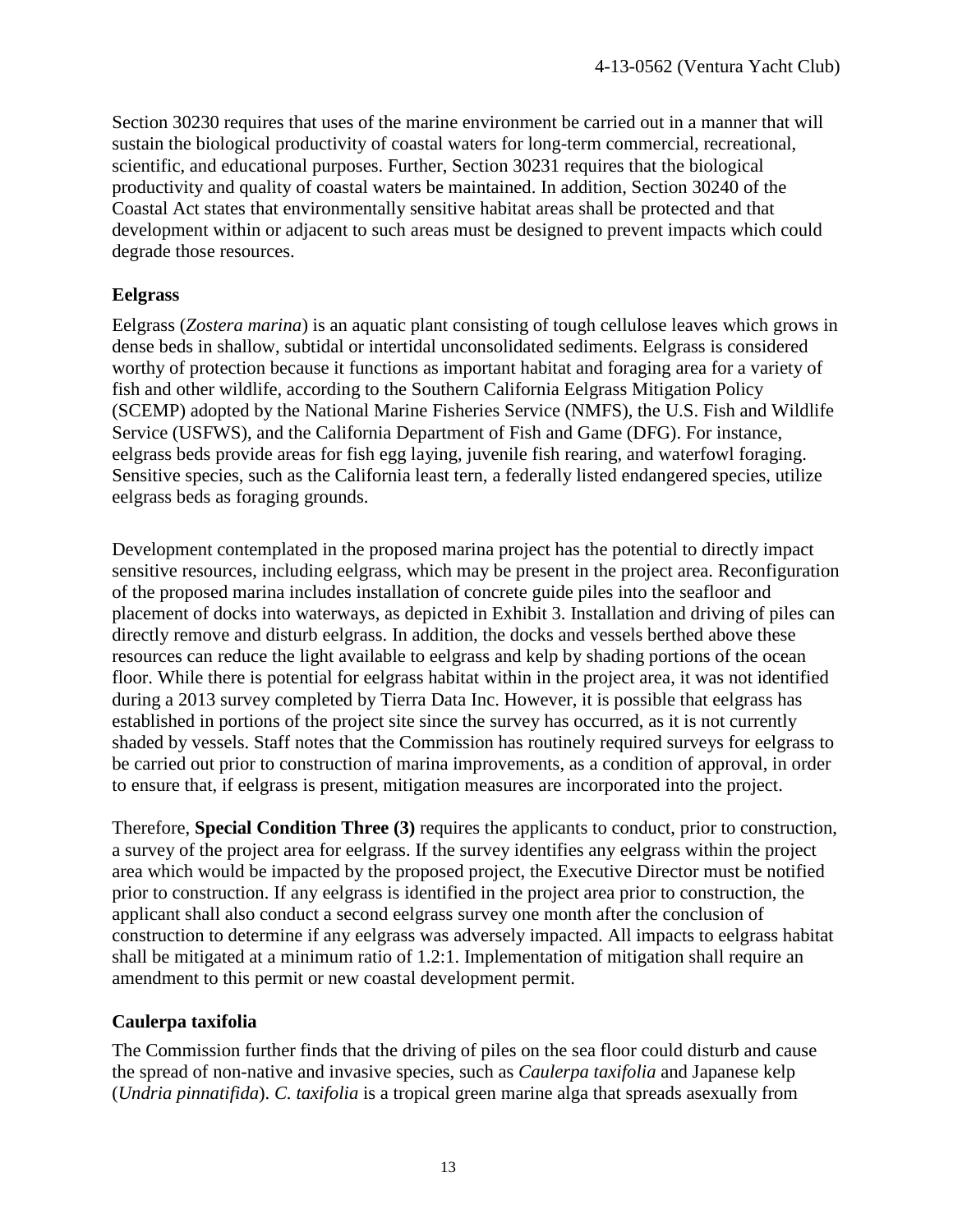#### 4-13-0562 (Ventura Yacht Club)

fragments and creates a dense monoculture displacing native plant and animal species. Because of toxins in its tissues, *C. taxifolia* is not eaten by herbivores in areas where it has invaded. The infestation of *C. taxifolia* has had serious negative economic and social consequences because of impacts to tourism, recreational diving, and commercial fishing in places such as the Mediterranean[1](#page-15-0). Because of the grave risk to native habitats, in 1999 *C. taxifolia* was designated a prohibited species in the United States under the Federal Noxious Weed Act. In addition, in September 2001, the Governor signed into law AB 1334 which made it illegal in California for any person to sell, possess, import, transport, transfer, release alive in the state, or give away without consideration various Caulerpa species.

In June 2000, *C. taxifolia* was discovered in Aqua Hedionda Lagoon in San Diego County, and in August of that year an infestation was discovered in Huntington Harbor in Orange County. Genetic studies show that this is the same clone as that released in the Mediterranean. Other infestations are likely. Although a tropical species, *C. taxifolia* has been shown to tolerate water temperatures down to at least 50ºF. Although warmer southern California habitats are most vulnerable, until better information if available, it must be assumed that the whole California coast is at risk. All shallow marine habitats could be impacted.

In response to the threat that *C. taxifolia* poses to California's marine environment, the Southern California Caulerpa Action Team, SCCAT, was established to respond quickly and effectively to the discovery of *C. taxifolia* infestations in Southern California. The group consists of representatives from several States, federal, local and private entities. The goal of SCCAT is to completely eradicate all *C. taxifolia* infestations.

Although no *C. taxifolia*, Japanese kelp or other non-native invasive aquatic species were previously identified in a 2013 survey of the project site completed by Tierra Data Inc, if *C. taxifolia*, Japanese kelp or other non-native invasive aquatic species has become present, any project that disturbs the bottom could cause its spread by dispersing viable tissue fragments. In

Gacia, E. C. Rodriquez-Prieto, O. Delgado, and E. Ballesteros. 1996. Seasonal light and temperature responses of Caulerpa taxifolia from the northwestern Mediterranean. Aquatic Botany 53:215-225.

<span id="page-15-0"></span> $\overline{a}$ <sup>1</sup> References:

Meinesz, A. (Translated by D. Simberloff) 1999. Killer Algae. University of Chicago Press

Chisholm, J.R.M., M. Marchioretti, and J.M. Jaubert. Effect of low water temperature on metabolism and growth of a subtropical strain of Caulerpa taxifolia (Chlorophyta). Marine Ecology Progress Series 201:189-198

Ceccherelli, G. and F. Cinelli. 1999. The role of vegetative fragmentation in dispersal of the invasive alga Caulerpa taxifolia in the Mediterranean. Marine Ecology Progress Series 182:299-303

Smith C.M. and L.J. Walters. 1999. Fragmentation as a strategy for Caulerpa species: Fates of fragments and implications for management of an invasive weed. Marine Ecology 20:307-319.

Jousson, O., J. Pawlowski, L. Zaninetti, A. Meinesz, and C.F. Boudouresque. 1998. Molecular evidence for the aquarium origin of the green alga Caulerpa taxifolia introduced to the Mediterranean Sea. Marine Ecology Progress Series 172:275-280.

Komatsu, T. A. Meinesz, and D. Buckles. 1997. Temperature and light responses of the alga Caulerpa taxifolia introduced into the Mediterranean Sea. Marine Ecology Progress Series 146:145-153.

Belsher, T. and A. Meinesz. 1995. Deep-water dispersal of the tropical alga Caulerpa taxifolia introduced into the Mediterranean. Aquatic Botany 51:163-169.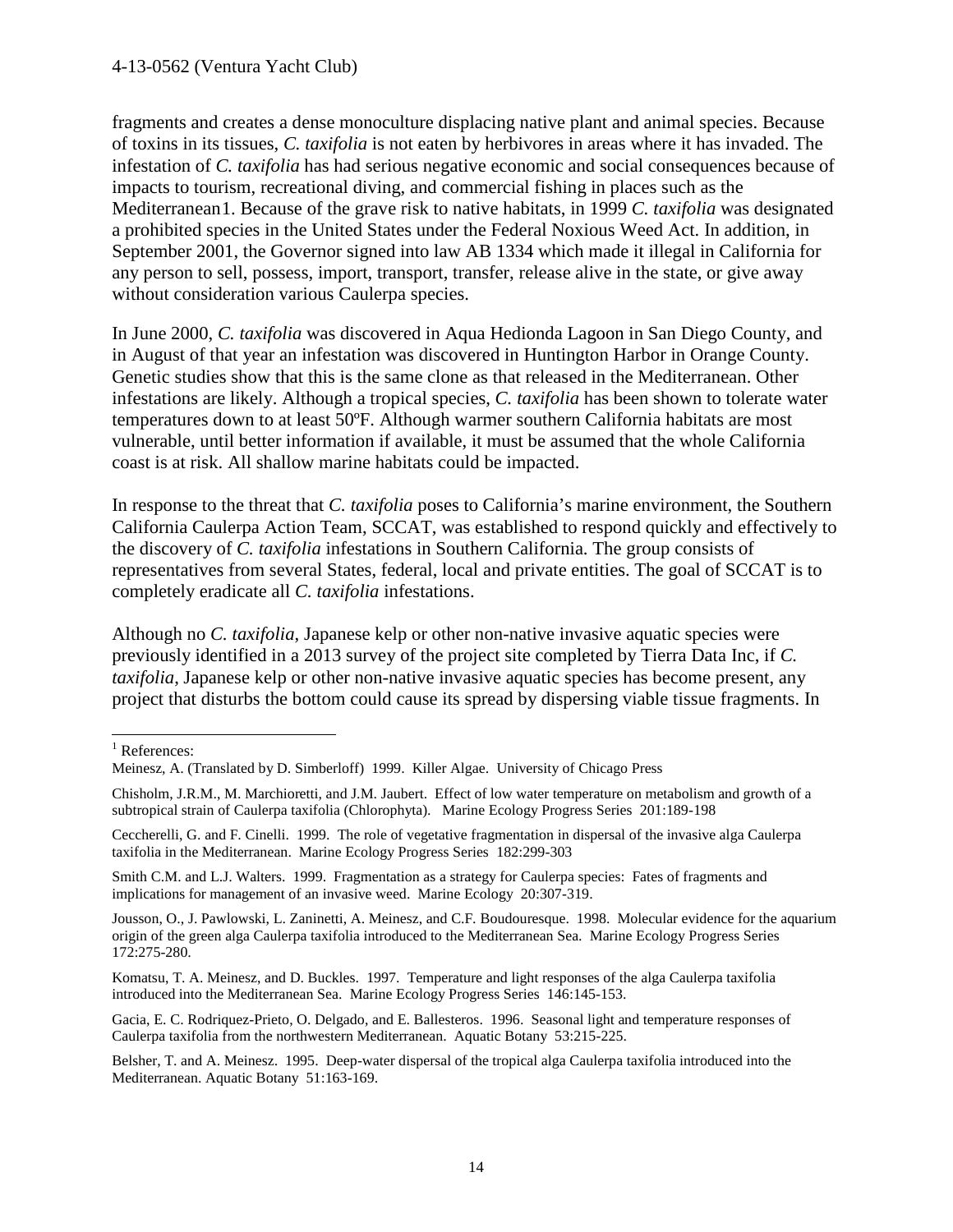order to assure that the proposed marina development does not cause the dispersal of *C. taxifolia* and other non-native species, the Commission imposes **Special Condition Four (4)**, which requires the applicants to survey the project area for the presence of *C. taxifolia*, Japanese kelp, or other non-native invasive aquatic species just prior to construction of the proposed project. If *C. taxifolia*, Japanese kelp, or other non-native invasive aquatic species is present in the project area, no work may commence and the applicants shall immediately notify the Executive Director.

#### **Construction Impacts**

The proposed marina is located in and over the waters of the Ventura Harbor. The associated dock structures and concrete guide piles necessary for reconfiguration of the marina would be manufactured and assembled off-site. Installation of the guide piles would occur from a waterbased pile-driving derrick barge. Construction of any kind, adjacent to or in coastal waters, has the potential to adversely impact marine resources and water quality through the introduction of pollutants associated with construction.

Storage or placement of construction materials, debris, or waste in a location subject to erosion and dispersion or which may be discharged into coastal water via rain, surf, or wind would result in adverse impacts upon the marine environment that would reduce the biological productivity of coastal waters. For instance, construction debris entering coastal waters may cover and displace soft bottom habitat. In addition, the use of machinery in coastal waters not designed for such use may result in the release of lubricants or oils that are toxic to marine life. Sediment discharged into waters may cause turbidity, which can shade and reduce the productivity of foraging avian and marine species by interfering with their ability to see food in the water column. In order to avoid adverse construction-related impacts upon marine resources, **Special Condition Two (2)** outlines construction-related requirements to provide for the safe storage of construction materials and the safe disposal of construction debris.

Marine resources and water quality can also be adversely affected by the use of toxic chemicals used to treat wood products that come into contact with the water. The toxic chemicals can leach out of treated wood and poison marine organisms. Some wood treatments can be used if the wood does not come into contact with the water. Therefore, Special Condition Five (5) also requires that any wood treatment used shall conform with the specifications of the American Wood Preservation Association for saltwater use. Wood treated with Creosote, CCA (Chromated Copper Arsenate), or ACA (Ammoniacal Copper Arsenate) is prohibited, and all treated timber shall be free of chromium and arsenic. No wood treated with ACZA (Ammoniacal Copper Zinc Arsenate) shall be used where it could come into direct contact with the water. The docks and piles used in the marina will be concrete. The applicants plan to use timber in limited quantities. However, as proposed the applicant would treat the wood utilized with ammoniacal copper zinc arsenate, which is a prohibited treatment material. As such, **Special Condition One (1)** requires the applicant to submit revised plans which delete the use of ammonical copper zinc arsenate and substitute the use of a wood treatment that does not include chromium or arsenic.

Further, Special Condition Two (2) requires that the applicants dispose of all demolition and construction debris at an appropriate location. This condition requires the applicants to incorporate silt curtains and/or floating booms when necessary to control turbidity and debris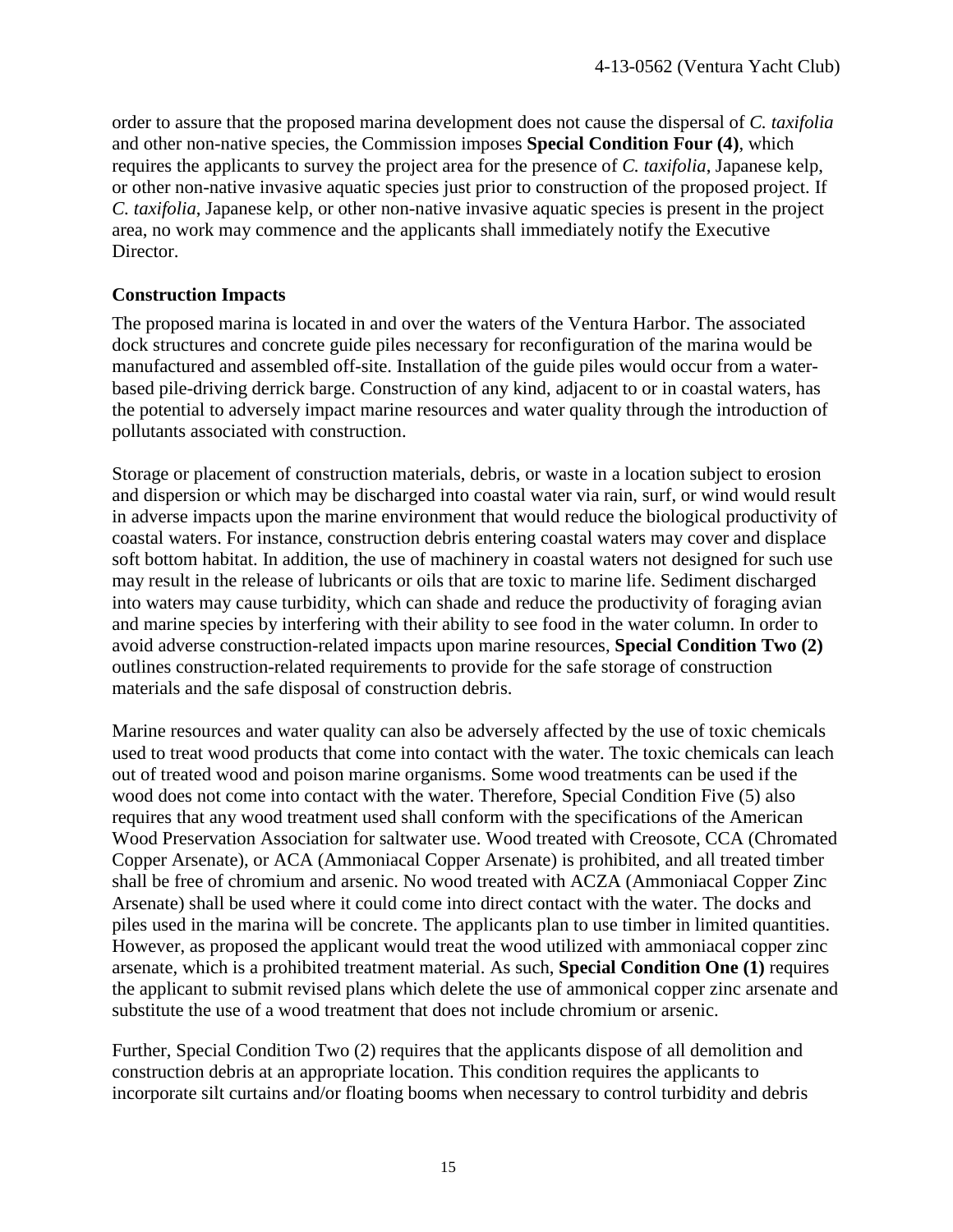discharge. Divers shall remove any non-floatable debris not contained in such structures that sink to the ocean bottom as soon as possible. In addition, **Special Condition Five (5)** is required to ensure that the permittees comply with all permit requirements and mitigation measures of the California Department of Fish and Game, Regional Water Quality Control Board, U.S. Army Corps of Engineers, and the U.S. Fish and Wildlife Service with respect to preservation and protection of water quality and marine environment. Any change in the approved project which may be required by the above-stated agencies shall be submitted to the Executive Director in order to determine if the proposed change shall require a permit amendment pursuant to the requirements of the Coastal Act and the California Code of Regulations.

Therefore, the Commission finds that the proposed project, as conditioned, is consistent with Sections 30230, 30231, and 30240 of the Coastal Act.

#### **D. DIKING, FILLING, DREDGING, AND HAZARDS WITHIN OPEN COASTAL WATERS**

Section 30233 of the Coastal Act addresses, in part, the fill of open coastal waters:

*(a) The diking, filling, or dredging of open coastal waters, wetlands, estuaries, and lakes shall be permitted in accordance with other applicable provisions of this division, where there is no feasible less environmentally damaging alternative, and where feasible mitigation measures have been provided to minimize adverse environmental effects, and shall be limited to the following:* 

*…* 

*(3) In open coastal waters, other than wetlands, including streams, estuaries, and lakes, new or expanded boating facilities and the placement of structural pilings*  for public recreational piers that provide public access and recreational *opportunities.* 

Section 30253 of the Coastal Act states, in pertinent part, that new development shall:

*(1) Minimize risks to life and property in areas of high geologic, flood, and fire hazard.* 

*(2) Assure stability and structural integrity, and neither create nor contribute significantly to erosion, instability, or destruction of the site or surrounding area or in any way require the construction of protective devices that would substantially alter natural landforms along bluffs and cliffs.* 

Resources Element Policy 15.6 of City of Ventura LUP (similar to, but not exactly the same as Coastal Act Section 30233) states, in part, the fill of open coastal waters: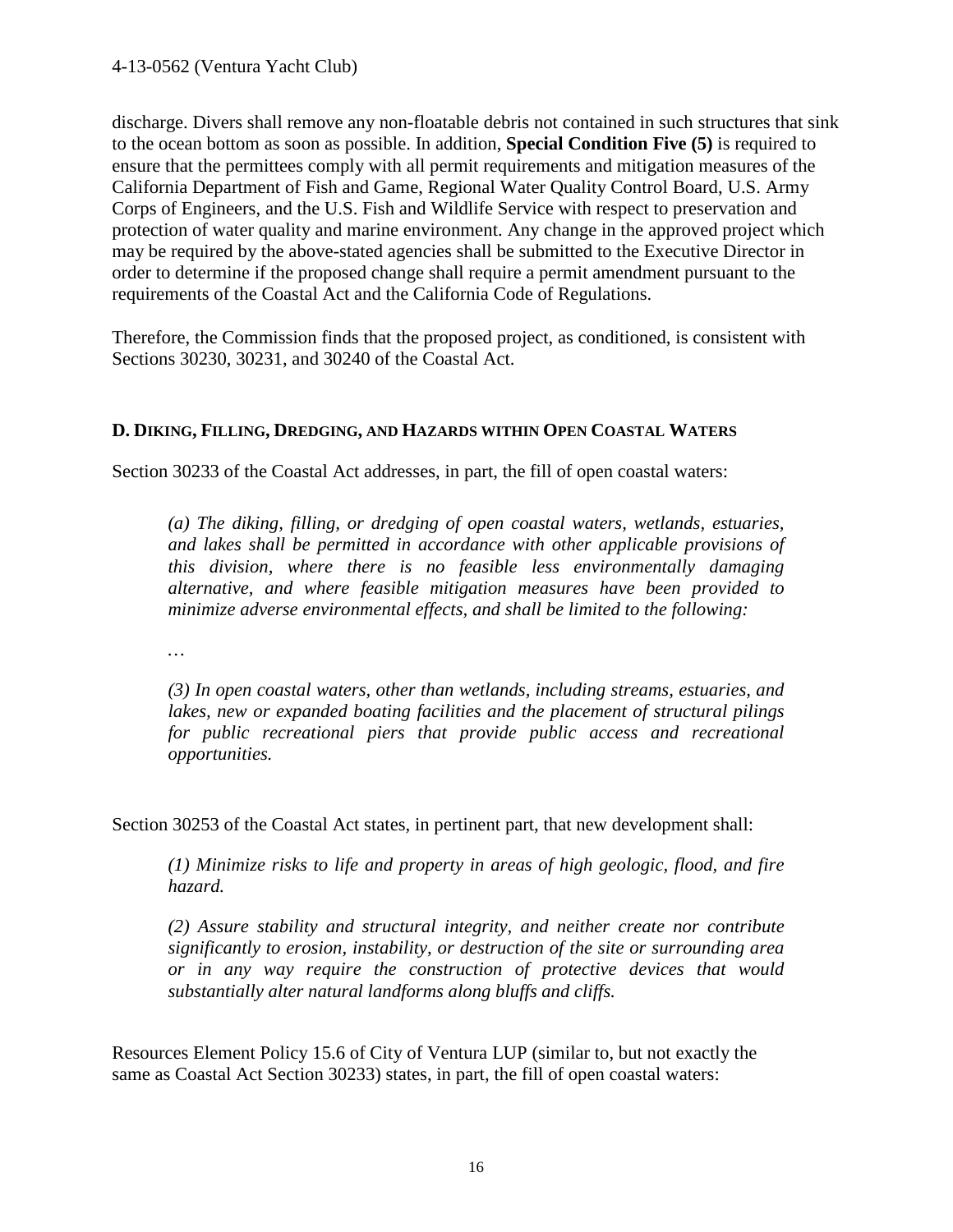*(a) The diking, filling or dredging of open coastal waters, wetlands, estuaries, and lakes may be permitted in accordance with other applicable provisions of this Plan where there is no feasible less environmentally damaging alternative and where mitigation measures have been provided to minimize adverse environmental effects. Diking, filling or dredging shall be limited to the following:* 

*…* 

*(3) The provision of new or expanded boating facilities in open coastal waters and streams and estuaries which do not involve any wetlands.*

Section 30233 of the Coastal Act and Policy 15.6 of the City of Ventura LUP limit the fill of open coastal waters to specific, enumerated uses and also require that any project which results in fill of open coastal waters provide adequate mitigation and that the project be the least environmentally damaging alternative. Coastal Act Section 30253 mandates that new development shall minimize risks to life and property in areas of high geologic, flood, and fire hazard.

The project is located in the South Peninsula harbor area, adjacent to existing marinas, as seen in Exhibit 2. The proposed project includes installation of seven new concrete guide piles and approximately 1,700 sq. ft. of new dock area, both of which constitute fill of coastal waters. According to a biological study conducted in 2013 by Tierra Data Inc., the existing benthic habitat within the project area is primarily composed of silt and mud, rocky habitat was not identified.

#### **Allowable Use**

Section  $30233(a)(3)$  of the Coastal Act allows the fill of open coastal waters, other than wetlands, such as the Ventura Harbor waterways where the subject site is located, for new or expanded boating facilities and the placement of pilings for public recreational piers that provide public access and recreational opportunities. No wetlands are found on the project site, only open coastal waters. The proposed project, reconfiguration of existing docks in a recreational marina, constitutes an expanded boating facility. Thus, the project is an allowable use under Section 30233(a)(3).

#### **Least Environmentally Damaging Alternative**

The applicants propose to reconfigure one berth and one side tie within an existing recreational boating marina, which would include the placement of seven new precast concrete guide piles and approximately 1,700 sq. ft. of new dock area. This is the minimum number of piles necessary to adequately support and anchor the new dock under current engineering and safety standards. The proposed project will use the minimum number of piles thereby minimizing the amount of fill needed to support the proposed allowable use. Thus, the project as proposed is the least environmentally damaging alternative.

#### **Adequate Mitigation**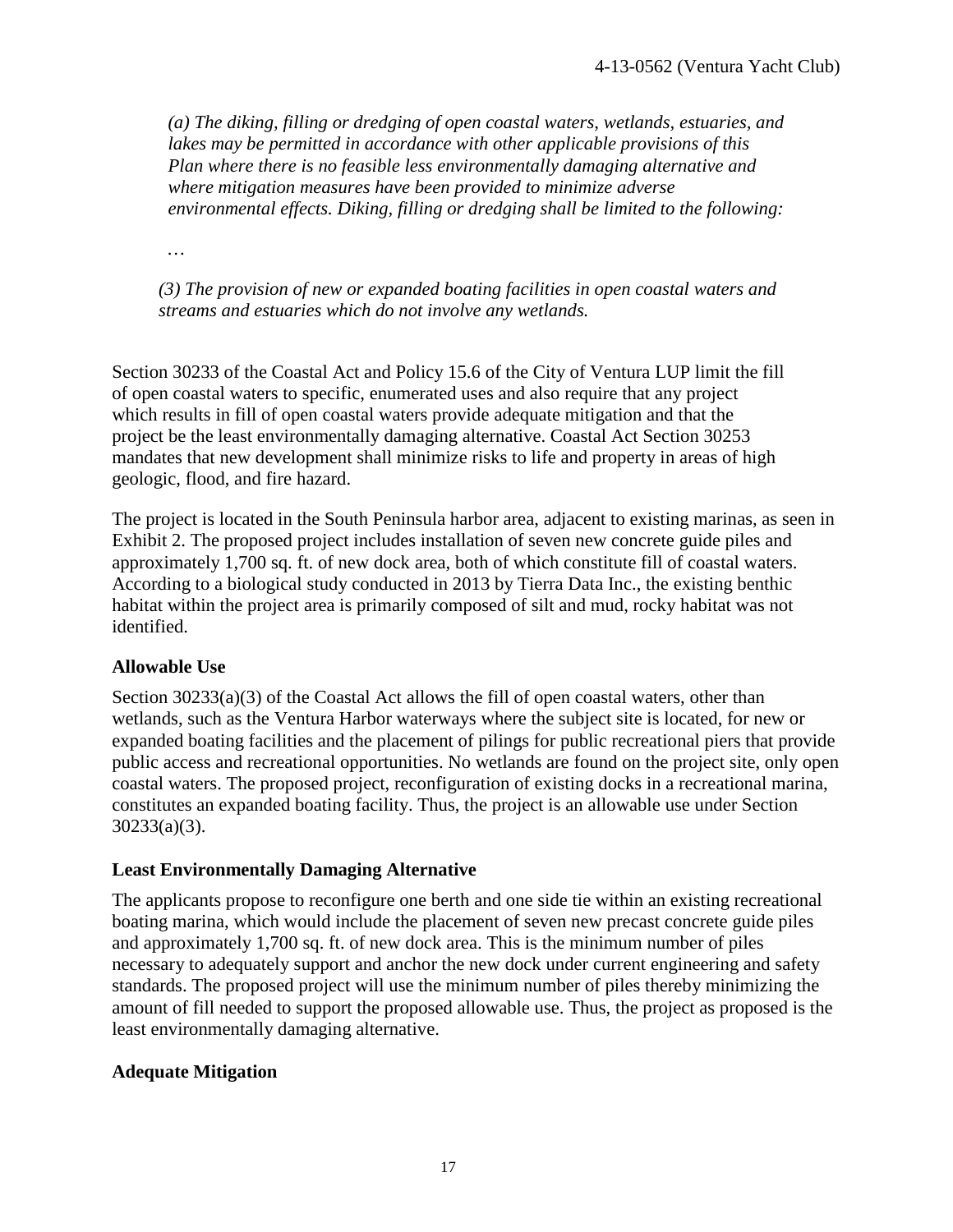Section 30233 also requires that any project which results in fill of open coastal waters also provide adequate mitigation. Placement of the proposed piles in conjunction with the proposed marina reconfiguration will displace bottom habitat area. However, the proposed project is the least environmentally damaging, feasible alternative, and includes feasible mitigation measures. Given that the project location is adjacent to existing marinas composed of similar dock configurations and berthing spaces, there are no alternative locations available for the proposed marina that would be less environmentally damaging. Further, **Special Condition Three (3)** requires surveys for eelgrass, **Special Condition Four (4)** requires surveys for *Caulerpa taxifolia*, and **Special Condition Two (2)** requires that the applicants comply with construction responsibilities and debris removal. These special conditions will assure that displacing bottom habitat from placement of the pilings will result in minimal impacts to the sea floor and marine environment.

The proposed project has been designed to maximize the safety and stability of the docking system and berthing spaces. However, given that the docks would be constructed within a harbor channel, the project still has the potential to be subject to hazards associated with storm waves, tsunami, surges, and flooding. Therefore, **Special Condition Six (6)** has been included to require that the applicants assume the risks of injury and damage associated with these potential hazards as they relate to the proposed project and indemnify and hold harmless the Commission against any claims, damages, or costs associate with damage caused by such hazards.

For the reasons discussed above, the Commission finds that the proposed project is consistent with Sections 30233 and 30253 of the Coastal Act, and Resources Element Policy 15.6 of City of Ventura LUP.

#### **E. CALIFORNIA ENVIRONMENTAL QUALITY ACT**

Section 13096(a) of the Commission's administrative regulations requires Commission approval of a Coastal Development Permit application to be supported by a finding showing the application, as conditioned by any conditions of approval, to be consistent with any applicable requirements of the California Environmental Quality Act (CEQA). Section 21080.5(d)(2)(A) of CEQA prohibits a proposed development from being approved if there are feasible alternatives or feasible mitigation measures available which would substantially lessen any significant adverse effect that the activity may have on the environment.

The Commission incorporates its findings on Coastal Act consistency at this point as if set forth in full. These findings address and respond to all public comments regarding potential significant adverse environmental effects of the project that were received prior to preparation of the staff report. As discussed in detail above, the proposed project, as conditioned, is consistent with the policies of the Coastal Act. Feasible mitigation measures which will minimize all adverse environmental impacts have been required as special conditions. As conditioned, there are no feasible alternatives or feasible mitigation measures available, beyond those required, which would substantially lessen any significant adverse impact that the activity may have on the environment. Therefore, the Commission finds that the proposed project, as conditioned to mitigate the identified impacts, can be found to be consistent with the requirements of the Coastal Act to conform to CEQA.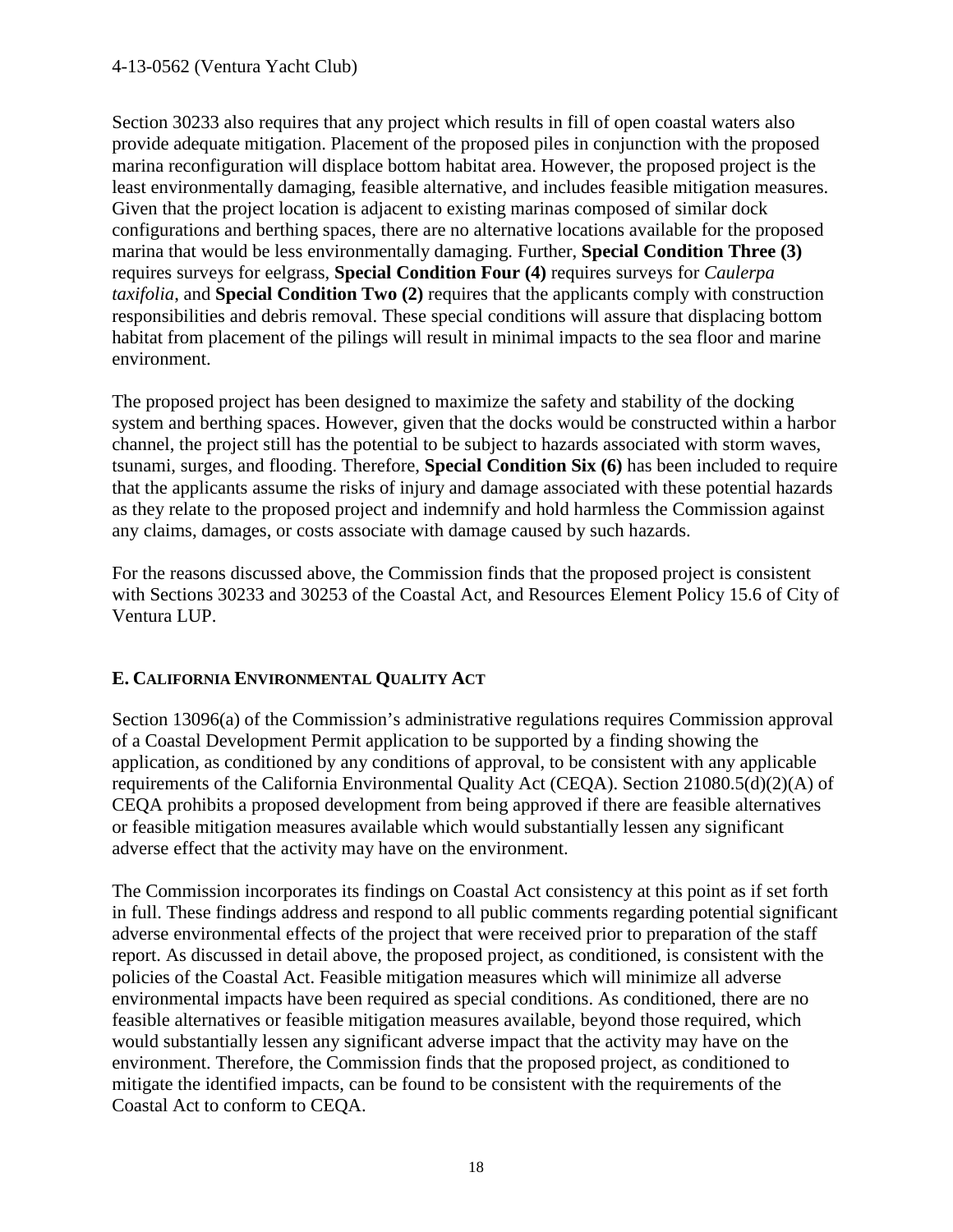#### **APPENDIX A**

#### **Substantive File Documents**

Eel Grass *(Zostera marina)* and *Caulerpa taxifolia* Pre-Construction Surveys, dated October 28, 2013; California State Lands Letter, dated June 17, 2013; Ventura Harbor Summary Slip Size, dated May 20, 2011; Ventura Yacht Club Summary Slip Size, dated September 26, 2013; Los Ageles Regional Water Quality Control; Board Water Quality Certification, dated December 20, 2013; Coastal Development Permit 4-95-135.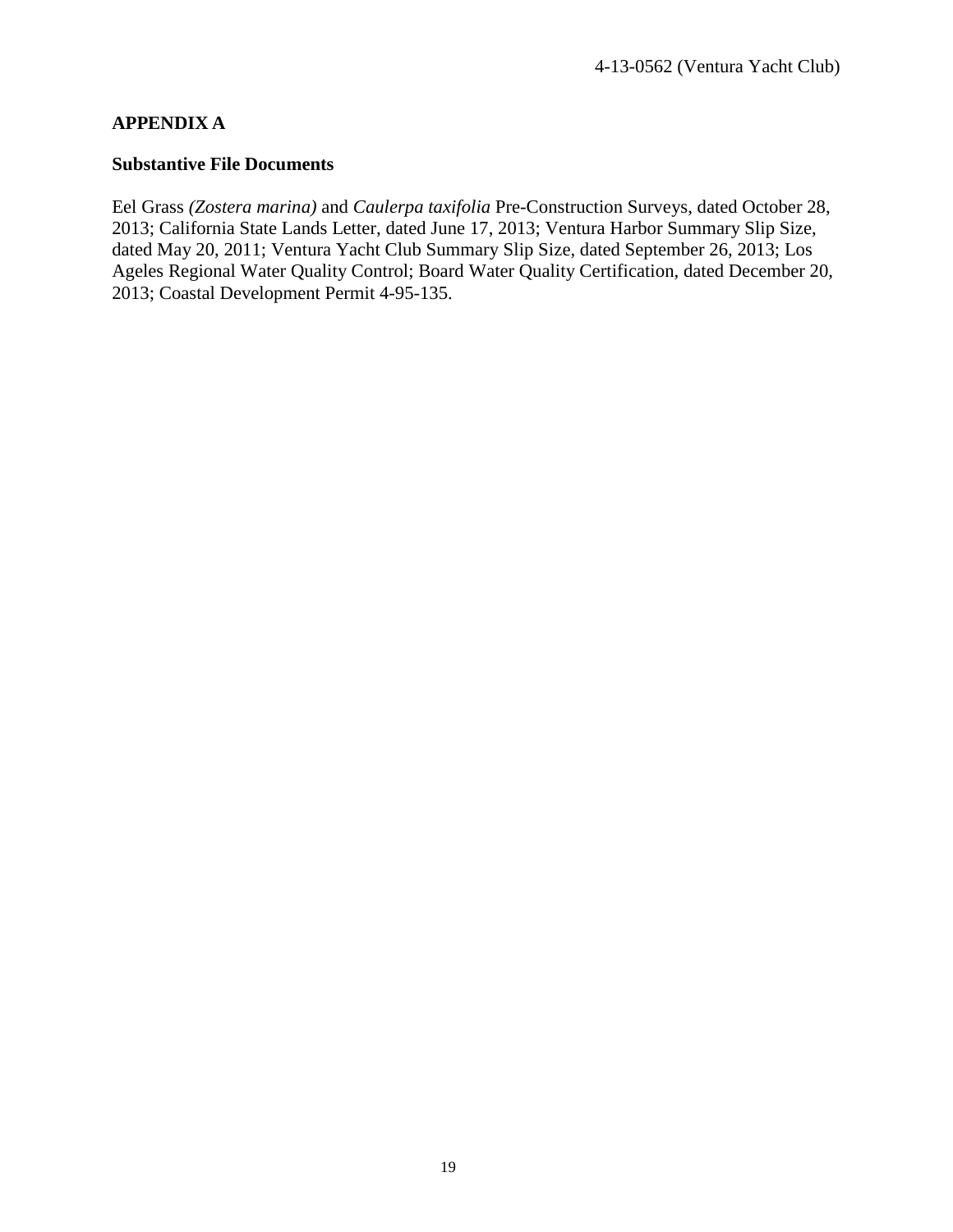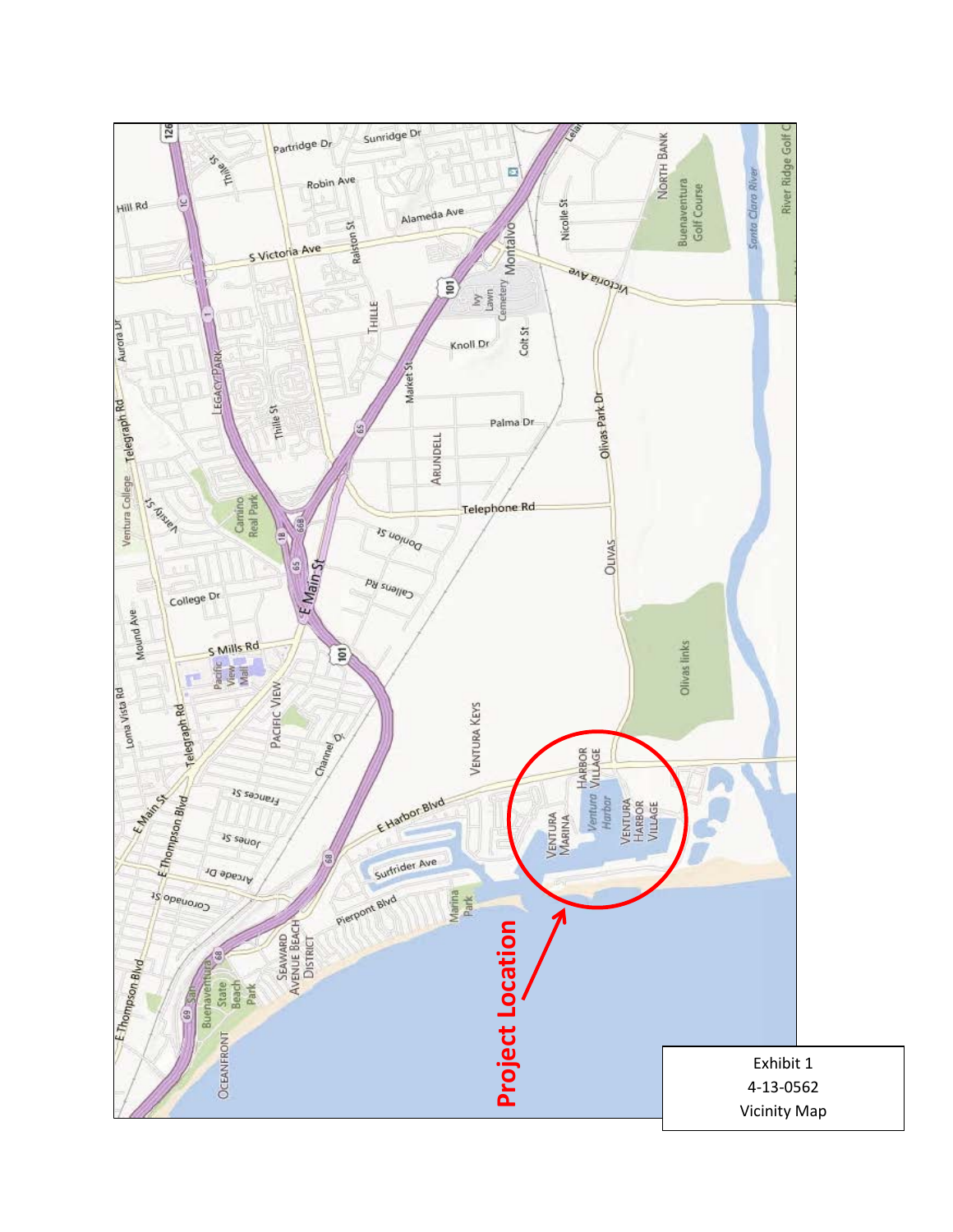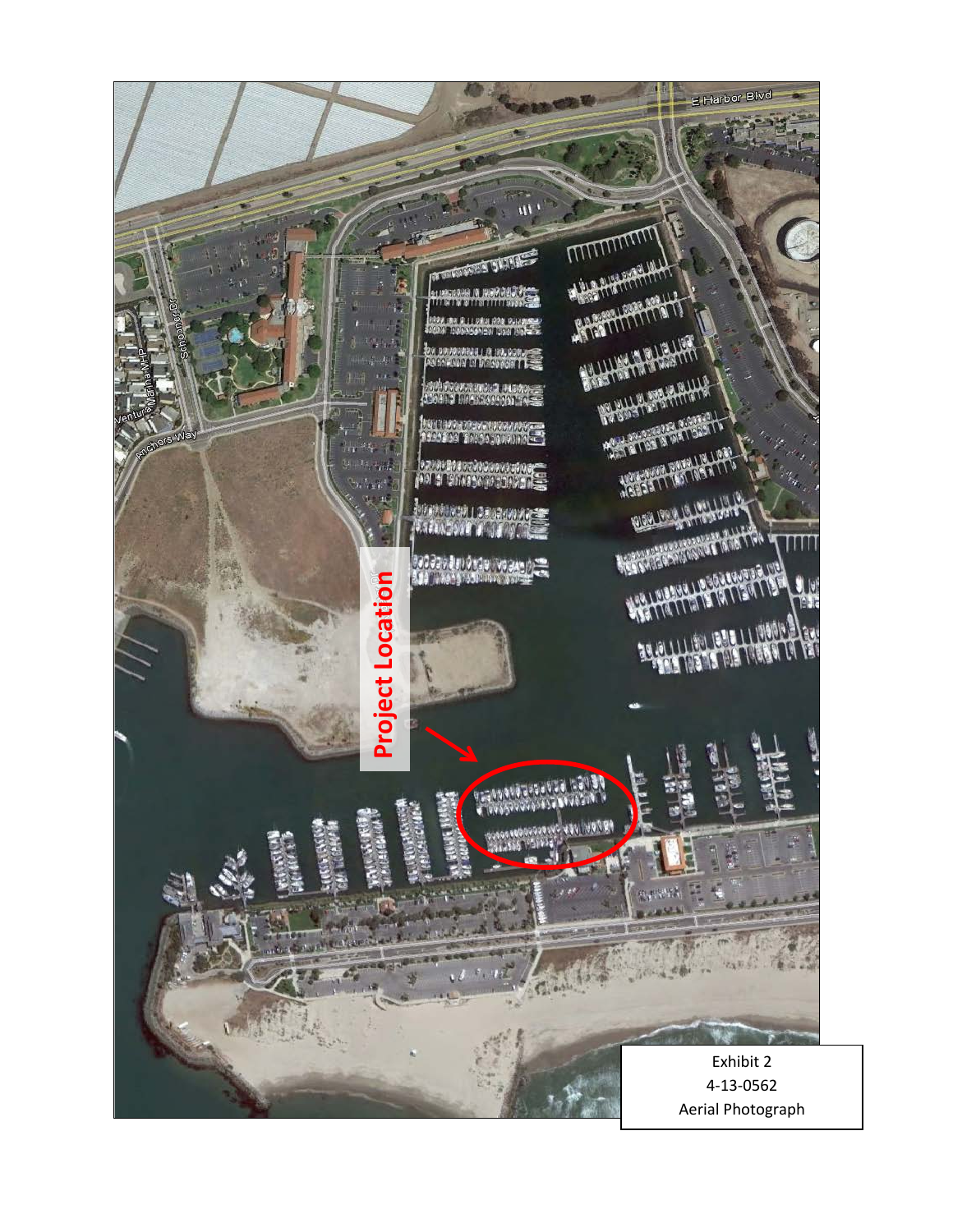